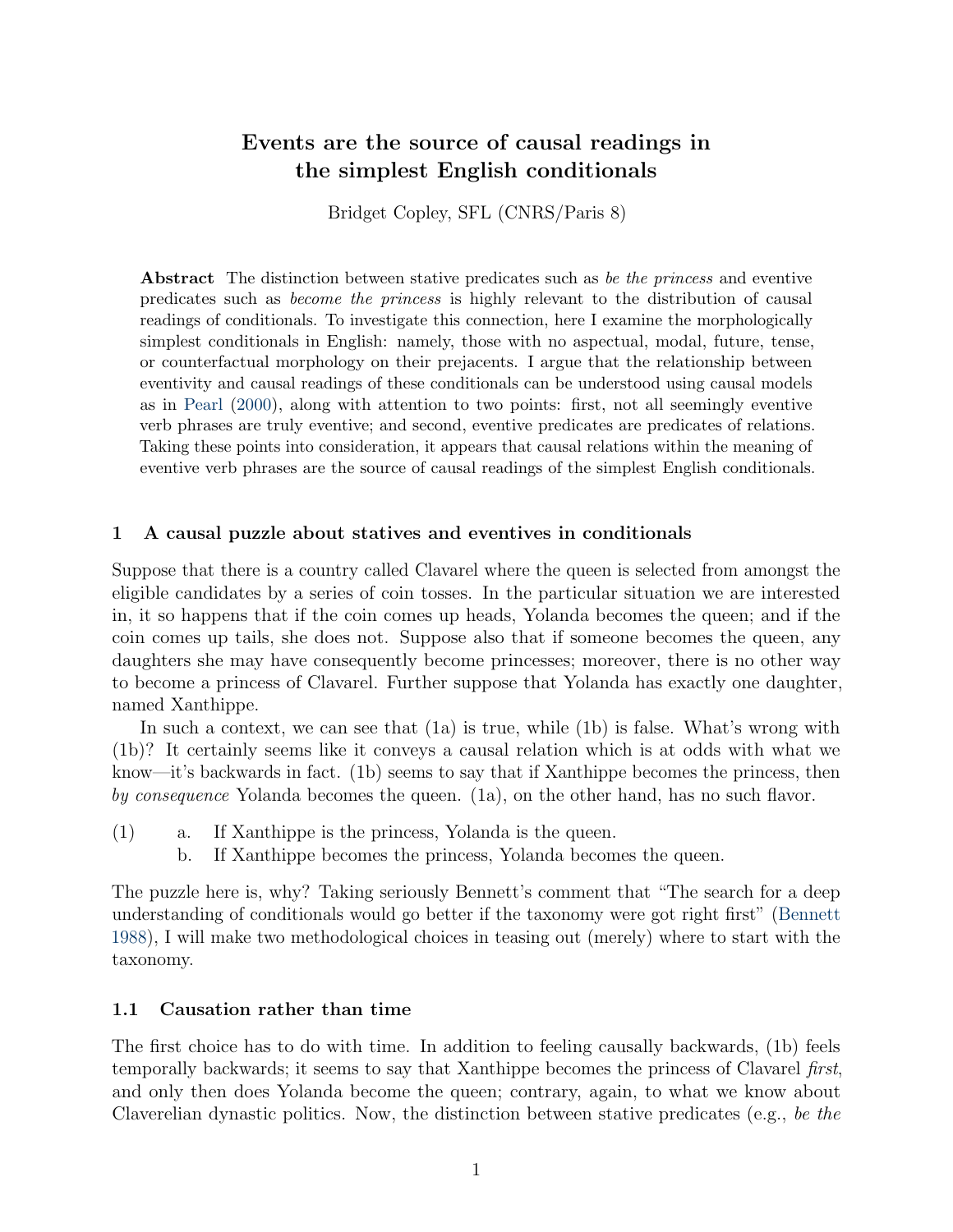princess) and eventive predicates (e.g., become the princess) can be cast in terms of times; see, for example, [Hallman](#page-23-0) [\(2009\)](#page-23-0). We might therefore consider recruiting the concept of time to try and solve this puzzle. This is certainly a plausible move.<sup>[1](#page-0-0)</sup>

However, I am going to avoid making reference to time in explaining the contrast in (1). There are two reasons for this. One reason to start from causation is that temporality can be in part derived from causation from the fact that causes don't happen after their effects, so that taking causation as primitive gets us some temporality for free as it were. On the other hand, taking time as primitive gets us nothing in the way of causal meaning. A second reason is that eventivity and stativity are phenomena internal to the verb phrase; approaches to the verb phrase across various frameworks have concluded that much, if not all, of eventive verbal meaning is organized in terms of causal relations (e.g. [Dowty](#page-23-1) [1979,](#page-23-1) [Pustejovsky](#page-24-1) [1995,](#page-24-1) [Ramchand](#page-24-2) [2008,](#page-24-2) [Croft](#page-23-2) [2012,](#page-23-2) [Copley & Harley](#page-23-3) [2015\)](#page-23-3). For these reasons, I will defer discussion of times and instead start from causation, relying on a simple (structural equation) version of causal models [\(Pearl](#page-24-0) [2000\)](#page-24-0).[2](#page-0-0)

A causal model is a directed acyclic graph used to represent causal influences [\(Pearl](#page-24-0) [2000,](#page-24-0) [Pearl & Mackenzie](#page-24-3) [2018\)](#page-24-3). For example, our causal knowledge about the situation in Clavarel can be represented as the following, where C is whether the coin turns up heads,  $P$  is whether Xanthippe is the princess, and Q is whether Yolanda is the queen.

<span id="page-1-0"></span>
$$
(2) \qquad C \longrightarrow Q \longrightarrow P
$$

There can be different interpretations of causal models like the one above (notably, the probabilities of the nodes are often used). In the interpretation we will use, we will use simply the nodes' truth values.

(3)  $C := 1$  if heads, 0 if tails  $Q := 1$  if Yolanda is the queen, 0 if Yolanda is not the queen  $P := 1$  if Xanthippe is the princess, 0 if Xanthippe is not the princess

Supposing that Yolanda becomes queen upon the coin's landing one way or another, regardless of whether the Clavarelian nobles have seen which side the coin has landed on, the table in (4) shows the combinations of truth values that are possible given the causal information in (3).

<span id="page-1-1"></span>

|     | C | $Q$ $P$                                                                                                                                 |  |
|-----|---|-----------------------------------------------------------------------------------------------------------------------------------------|--|
|     |   |                                                                                                                                         |  |
| (4) |   |                                                                                                                                         |  |
|     |   |                                                                                                                                         |  |
|     |   | $\begin{tabular}{ c c c c } \hline a. & 1 & 1 & 1 \\ \hline b. & 0 & 0 & 0 \\ c. & 1 & 0 & 0 \\ d. & 1 & 1 & 0 \\ \hline \end{tabular}$ |  |

<sup>1</sup> The fact that antecedents like If Xanthippe becomes princess are grammatically present but conceptually future-oriented was noticed by [Dudman](#page-23-4) [\(1983\)](#page-23-4), if not earlier; see also [Kaufmann](#page-24-4) [\(2004\)](#page-24-4) and [Kaufmann et al.](#page-24-5) [\(2006\)](#page-24-5). The significance of this fact is still controversial to philosophers, see [Edgington](#page-23-5) [\(1995,](#page-23-5) [2003\)](#page-23-6), [Bennett](#page-22-1) [\(2003:](#page-22-1) p. 15).

<sup>2</sup> Linguists are beginning to make use of causal models; see [Kaufmann](#page-24-6) [\(2002,](#page-24-6) [2005,](#page-24-7) [2013\)](#page-24-8), [Baglini & Francez](#page-22-2) [\(2016\)](#page-22-2), [Nadathur](#page-24-9) [\(2016\)](#page-24-9), [Lauer & Nadathur](#page-24-10) [\(2018\)](#page-24-10), [Baglini & Bar-Asher Siegal](#page-22-3) [\(2019\)](#page-22-3), [Bar-Asher Siegal &](#page-22-4) [Boneh](#page-22-4) [\(2019\)](#page-22-4)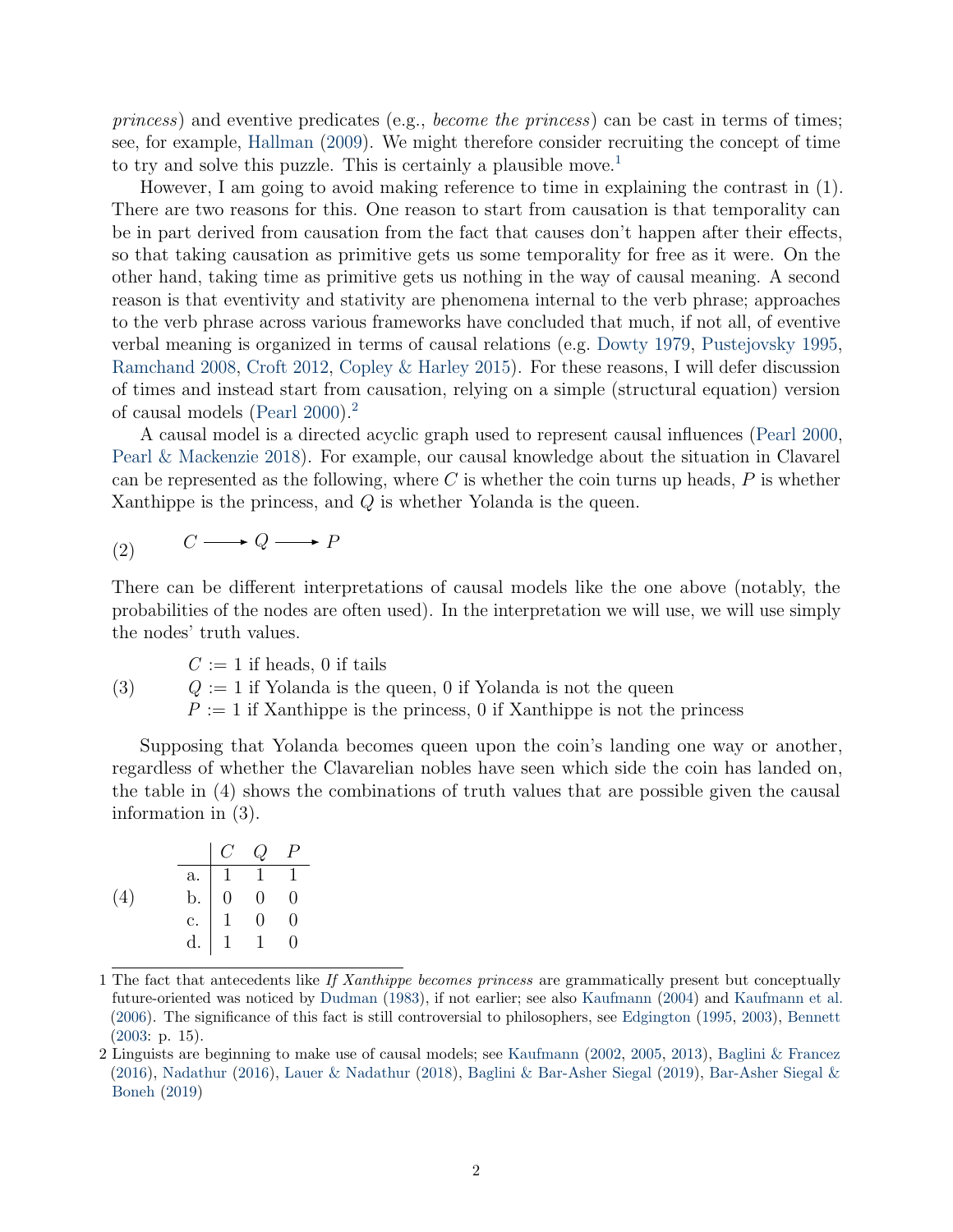Each line of the table is a possible situation; I assume in this very limited scenario that 1 and 0 are the only possible values and that each node has a value in each situation. It should be uncontroversial that lines (a) and (b) are possible in our Clavarel scenario, but those in (c) and (d) may or may not be possible, depending on further details. The idea is that, even though there is strictly speaking no time between the coin coming up heads and, e.g., Yolanda becoming queen, it is still possible to be in a state where one has had the thought that the coin has come up heads but not yet concluded that Yolanda is now queen, as in line (c). However, don't get hung up on the issue of whether lines (c) and (d) belong in the table or not. The puzzle, and our solution to the puzzle, are the same regardless of whether they are there or not. In section [4,](#page-13-0) we will look at a more concise way to generate the lines of the table according to the arrows in the causal model graph, which will hopefully shed light on this issue.

#### 1.2 Compositionality and the stative-eventive distinction

So, the first methodological choice was to use causal models. The second methodological choice is to take a compositional perspective. Semantic composition allows us to theorize about unknown meanings of parts of a sentence if we know the meaning of the whole. In this, it is a kind of algebra. And, as in algebra, it is helpful to start with the simplest expressions in order to solve for unknowns. This is why we are using the morphologically simplest prejacents in  $(1)$  to understand how if works; we will not even be looking at conditionals with will in the consequent.

Very quickly we see that the relevant distinction between [\(1a\)](#page-0-2) and [\(1b\)](#page-0-3) is one of stativity (as in *being*) and eventivity (as in *becoming*). The distinction between eventivity and stativity is perhaps the major division in the lexical aspect (or "Aktionsart") of verb phrases. We might think of eventive predicates as processes going on in time, with phases succeeding one another; states on the other hand, at least as far as we will talk about them here, can be thought of as "a single, undifferentiated period" [\(Smith](#page-25-0) [1991:](#page-25-0) 19). Using stative predicates, as in  $(1a)$ , there is no causal reading, and using eventives, as in  $(1b)$ , there is a causal reading. We would like to know why this is so.

#### 1.3 Do will not do

Pearl and Mackenzie's [\(2018\)](#page-24-3) discussion around causal models suggests a possible way to link event semantics to causal models. They make a distinction between "seeing" and "doing". For example, one should distinguish If I see that Xanthippe is the princess, I see that Yolanda is the queen and If I make Xanthippe the princess, I make Yolanda the queen. Their point is that seeing or inferring correlations between values of variables is not at all the same as changing or "wiggling" the value of those variables. Only the latter gives us truly causal information, in the way that turning a light switch on and off tells us which appliance it is connected to.

This idea enjoys pride of place in "interventionist" theories of causation (e.g. [Woodward](#page-25-1) [2006\)](#page-25-1); for Pearl, it also marks the difference beween talking about correlations and talking about causation at all [\(Pearl & Mackenzie](#page-24-3) [2018:](#page-24-3) Chapter 1). They note that in the field of statistics, there has been a real reluctance to use causal language for lack of a formalized way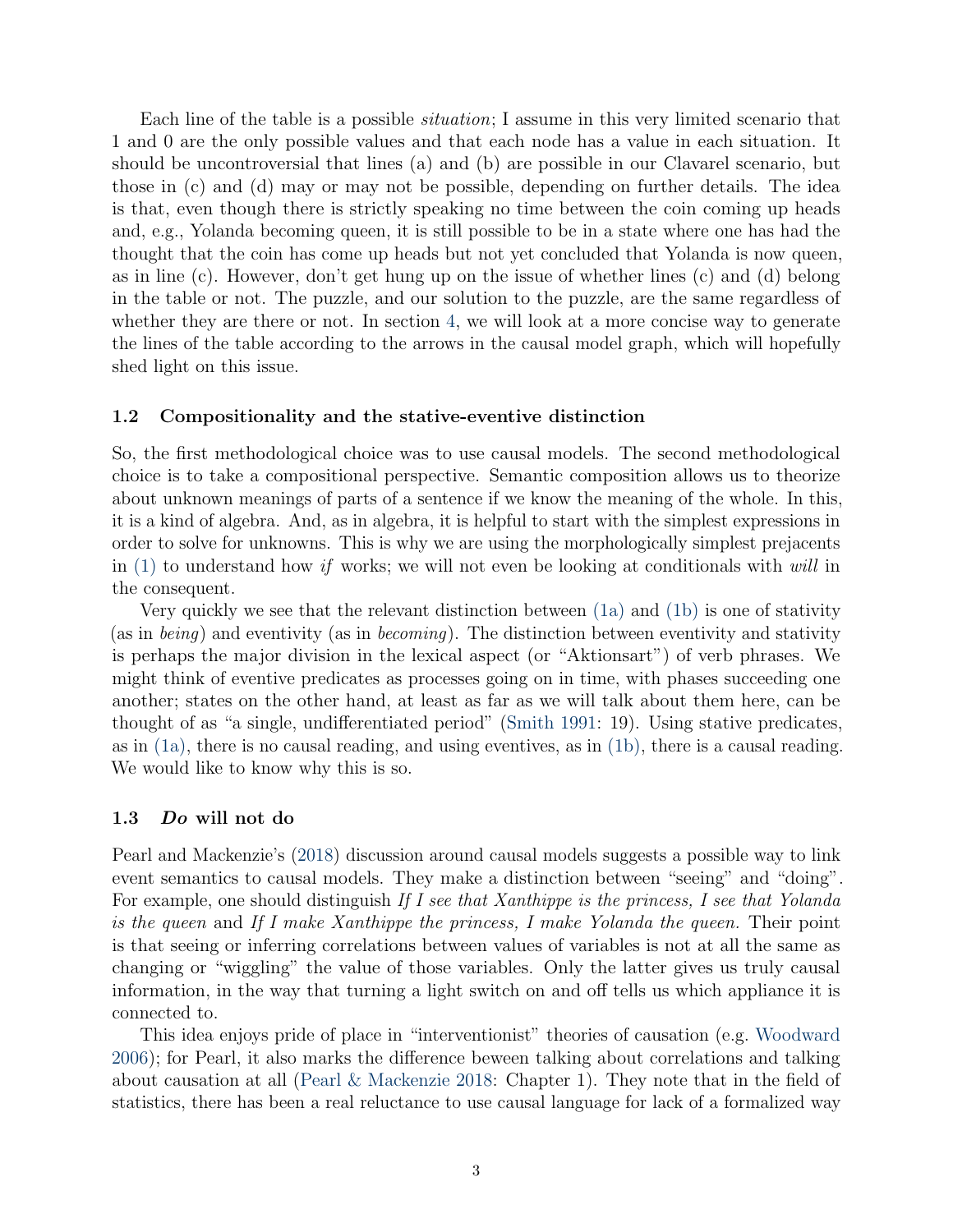to talk about it. And indeed it is illegitimate to talk about causation using only tools that express correlation. However, as they point out, once we have a formal way to talk about causation, it is no longer illegitimate to do so.

Pearl's [2000](#page-24-0) formal tool for talking about causation is the "*do*-operator". The *do*-operator erases all causal influences on the node in question and changes the value of the node to the specified value, as shown in (5):

(5)  $do(X = x)$ : erase all incoming arrows into X and change the value of X to x.

Looking at the difference between seeing and doing in this system, one could wonder whether this distinction might correspond to the distinction in English between statives and eventives respectively. After all, seeing is stative and doing is eventive. It would be very nice if this system developed for other uses could turn out to explain the stative/eventive distinction and thereby explain the contrast in [\(1\).](#page-0-1)

The causal model in [\(2\),](#page-1-0) together with treating conditionals as strict, works well enough for [\(1a\).](#page-0-2) That is, given the model and the possible values, it is true that all cases where Xanthippe is the princess of Claverel, Yolanda is the queen. There is one situation where Xanthippe is the princess, namely the first line of the table in [\(4\),](#page-1-1) and on that line, Yolanda is queen.

But what we would like to know is whether the *do*-operator, "off the shelf," as it were, might help us understand the meaning of eventive predicates become the princess or become the queen as in  $(1b)$ . For suppose it did. Then if the conditional is again treated as strict implication, the meaning of  $(1b)$  would be expected<sup>[3](#page-0-0)</sup> to be as follows:

(6) All situations where 
$$
do(P(x) = 1)
$$
 are situations where  $do(Q(y) = 1)$ 

That is, all cases where we erase the arrows into the  $P(x)$  node and set the value of the  $P(x)$ node to 1 are cases where we erase the arrows into the  $Q(y)$  node and set it to 1.

But even then, we do not explain our puzzle. We do get [\(1b\)](#page-0-3) to be false, but for the wrong reason. Making the reasonable assumption that we have the freedom, as erasers of arrows and setters of values, to apply the do-operator to whatever node we want, it is indeed false, as desired, that any case where we  $d\sigma(P(x) = 1)$  is a case where we  $d\sigma(Q(y) = 1)$ . But although we get the right result, this reason for getting that result is exactly wrong. The problem with [\(1b\)](#page-0-3) is not that there is no arrow between  $Q(y)$  and  $P(x)$ ; it is that there is an arrow going into  $P(x)$  in the causal model, but somehow the conditional seems to require an arrow of causal influence to go the other way. In short, the do-operator cannot help us understand here how eventive predicates relate to causal readings in conditionals, because it erases one of the very things that we need to use, namely that incoming arrow.

### 1.4 How we will solve the puzzle

The *do*-operator is not the only possible way to model "doing," i.e. intervention. We can retain something like the intuitive idea that *seeing* and *doing* are to be distinguished, and

<sup>3</sup> To underline what we are doing here: (6) is merely *our* expected meaning if we are treating each eventive verb as involving a do-operator, not Pearl's expectation. For one, he does not distinguish between eventive and stative verbs.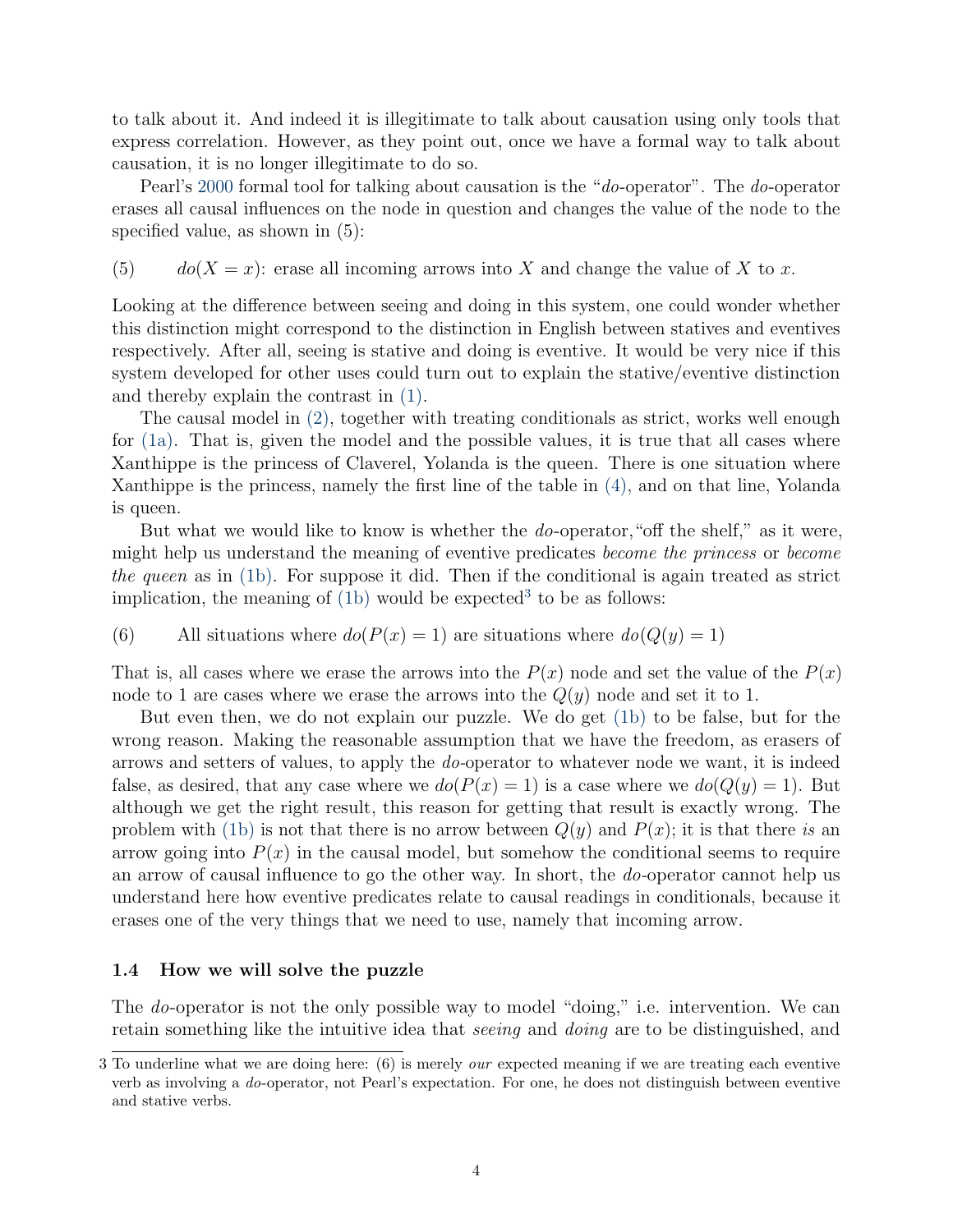that this distinction matters for statives and eventives. I will rely on another tradition to make sense of this idea, namely dynamic semantics [\(Heim](#page-23-7) [1982,](#page-23-7) [Kamp](#page-24-11) [1981,](#page-24-11) [Groenendijk](#page-23-8) [& Stokhof](#page-23-8) [1990\)](#page-23-8). More closely hewing to our characterization of the puzzle in [\(1\),](#page-0-1) statives (as in being) and eventives (as in becoming), will be treated as distinct modes of updating the world. Asserting a proposition in dynamic semantic frameworks changes the context it is uttered in; propositions are "context change potentials". Statives, we will see, behave like propositions. I will argue here that to account for the behavior of eventive predicates, we need them to be, in effect, "world change potentials". Crucially, learning or accepting a proposition does not require it to be false (or for that matter true) before the learning or accepting, whereas an event's happening does put a condition on the initial state; for Xanthippe to become a princess, she has to not already be a princess.

The analogy between propositions as context change potentials and events as world change potentials suggests that we might want to model eventives as predicates of ordered pairs of atoms, not predicates of atoms. That is, although in the neo-Davidsonian tradition we typically think of causal relations between subevents, here the events will actually be themselves represented by an ordered pair between two situations. The types<sup>[4](#page-0-0)</sup> we will be interested in are in  $(7)$ :<sup>[5](#page-0-0)</sup>

<span id="page-4-0"></span>(7) a. stative predicate:  $\langle s, t \rangle$ b. eventive predicate:  $\langle s \times s, t \rangle$ 

Accordingly, there will be two ways for the speaker to update the current situation: learning, which is an update with a predicate of situations, and *happening*, which is an update with a predicate of relations between situations.

- $(8)$  a. learning = update with a predicate of situations
	- b. happening = update with a predicate of a relation between situations

These two kinds of updates, associated with the verb phrases themselves, will be situated with a dynamic treatment of if  $\varphi, \psi$ .

Working from these components, I will argue that the event in the consequent is, literally, the causal relation that yields the causal reading in [\(1b\).](#page-0-3) To argue this, first we will set out to understand what eventives are, both in terms of the tests we use to distinguish eventives and statives, and in the sense of how they appear in conditonals. It turns out that not all apparent eventives in conditional antecedents are really, truly, eventives. The ones that are not get a stative reading, so they must be excluded if we want to say something about the behavior of eventives. These can be thought of as eventives with a stative component on top of them, so they may not be truly semantically "bare" eventives even though they are

<sup>4</sup> As is usual in formal semantics, I will assume that the denotations of phrases are functions from typed objects to other typed objects, where these typed objects are perhaps themselves such functions. Type is a formal property, which allows us to compose meanings with each other according to a small collection of compositional rules, including Functional Application [Heim & Kratzer](#page-23-9) [\(1998\)](#page-23-9). In short, if two denotations are not of the right type to compose, they will be unable to compose. The basic types used here are s, the type of situations, and  $t$ , the type of truth values.

<sup>5</sup> The type of the eventive predicate could also be written as  $\langle \langle s, s \rangle, t \rangle$ , as in [Copley & Harley](#page-23-3) [\(2015,](#page-23-3) [2021\)](#page-23-10). The (equivalent) cross notation used here underlines the fact that the relation between situations, as far as type theory and semantic composition are concerned, is not treated like a compound type.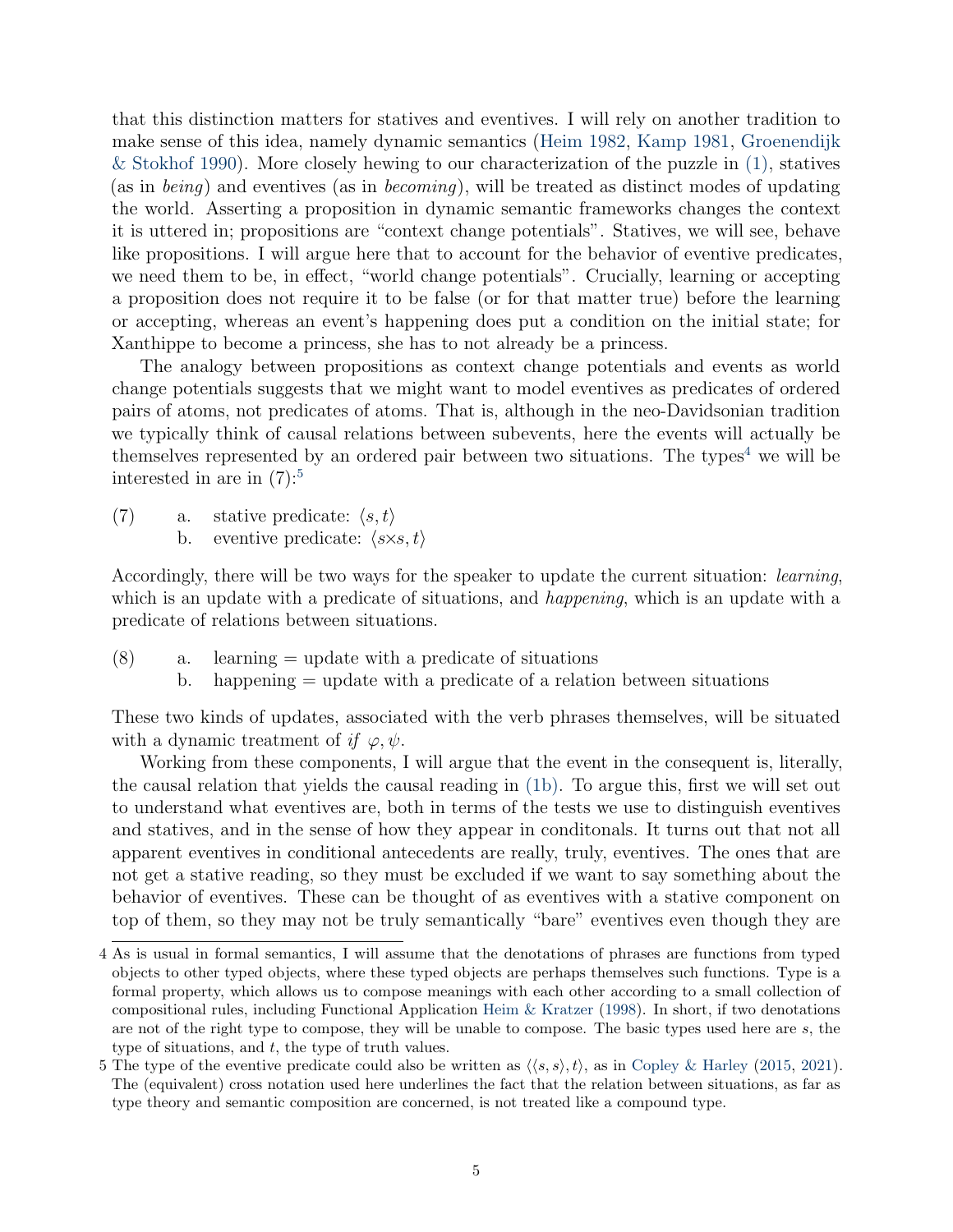morphologically bare. This point relates to our methodological decision to consider only the simplest conditionals, namely those with no aspectual, modal, future, tense, or counterfactual morphology on the prejacents. Recall that this choice is an important one, as it allows us to see how event semantics interacts with conditional semantics when there is nothing semantically active (in the relevant sense) insulating the verb phrase (the locus of event semantics) from *if* (the locus of conditional semantics).

Subsequently, we will see evidence from assertability facts to the effect that "true" eventives (i.e., "truly" bare eventives in the sense we have seen) have a type difference from statives and larger phrases with aspect, modals, futures, and/or tense. I will use these to argue for the type difference in [\(7\)](#page-4-0) above, where events take us from one situation to another in much, but not entirely, the same way that utterances do in dynamic semantics.

My proposal to solve the puzzle in  $(1)$  is given in section [4,](#page-13-0) with three components: (a) the causal model is used to create a causal sequence of situations, (b) eventives update the situation using a relation between situations instead of a situation, and (c) if  $\varphi, \psi$  is provides sequential updates. With this framework, we see that the combination of the eventive predicate in the consequent and the causal model itself ultimately provides the causal reading of the conditional and thereby explains the puzzle.

A last note before we dive in. This line of inquiry is nowhere near the point of proposing a theory of all conditionals. It turns out to be quite enough for now to argue that event semantics and causal models can be linked to account for the puzzle.

### 2 True eventives are a different type than statives

### 2.1 Tests for eventivity vs. stativity

To understand what statives and eventives are doing in the simplest English conditionals, we have to have tests to distinguish statives from eventives. Such tests are notoriously language-specific and can be difficult to interpret, but two of the most robust tests are shown in  $(9)$  and  $(10)$ . The first test involves *must*. In  $(9a)$ , which has a stative predicate, the epistemic reading of the must sentence is available; with an eventive, as in (9b), the epistemic reading is not available.

| (9) | a. Xanthippe must be sick.  | epistemic reading possible $\Rightarrow$ stative     |
|-----|-----------------------------|------------------------------------------------------|
|     | b. Xanthippe must get sick. | no epistemic reading possible $\Rightarrow$ eventive |

The second test is variously referred to as a biscuit conditional, an Austinian conditional, or a relevance conditional [\(Austin](#page-22-5) [1961,](#page-22-5) [DeRose & Grandy](#page-23-11) [1999,](#page-23-11) [Krifka](#page-24-12) [2014:](#page-24-12) and references therein). The idea behind this test is that there can be no causal connection between the prejacents; rather, there is a kind of discourse relation (which one it is has been argued rather closely but is not important to its use here as a test for stativity). So, (10a) comes out something like "if you care to know, then it is relevant to you/I assert that there is beer". To get this reading on a simple conditional it is required to have a stative in the consequent, as in (10a). Using an eventive in the consequent, as in (10b), does not permit this reading.<sup>[6](#page-0-0)</sup>

<sup>6</sup> That is, it does not permit this reading as long as we are not dealing with a generic or habitual reading; this is exactly the point to be discussed just below.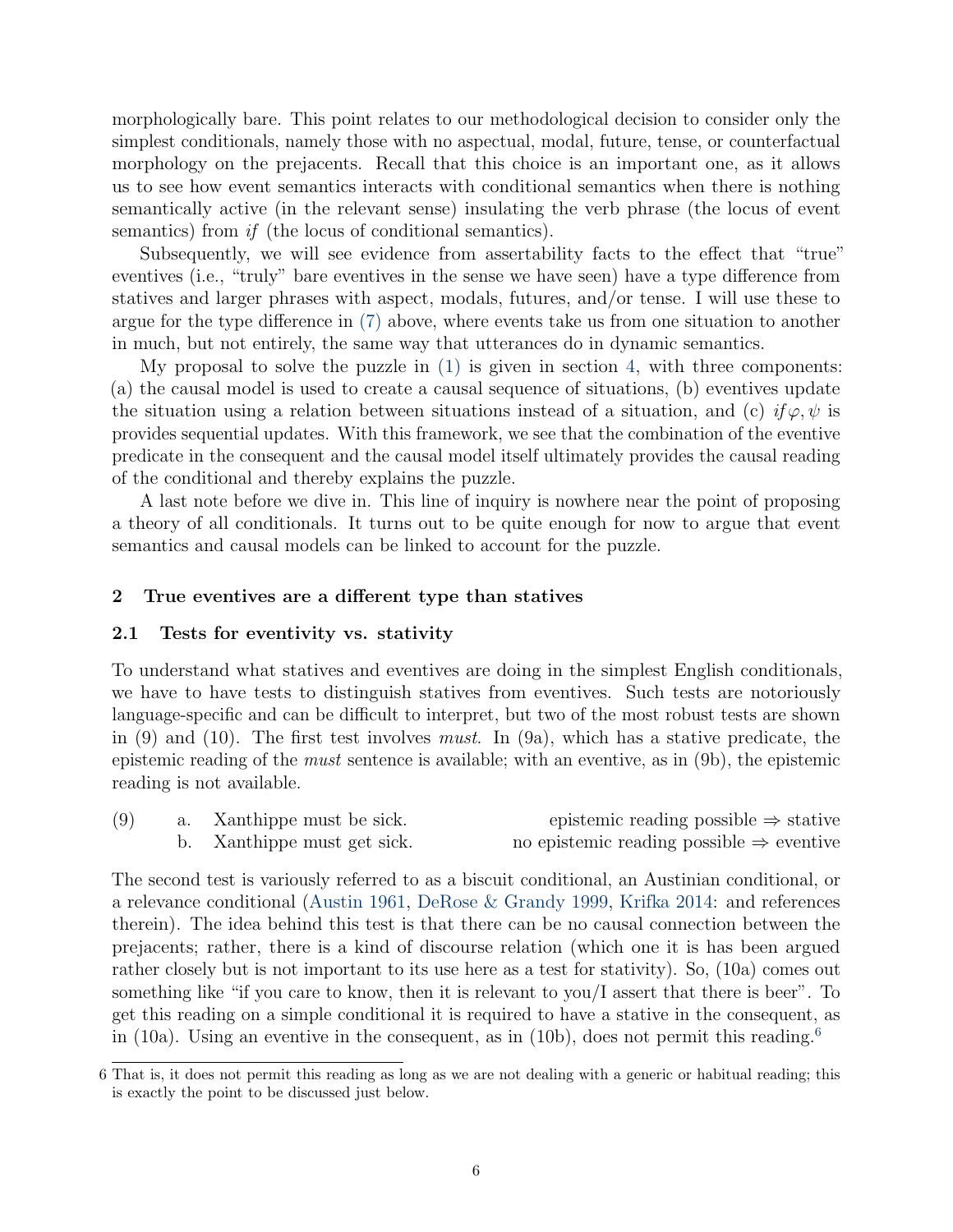(10) a. If you care to know, there's beer. relevance reading  $\Rightarrow$  stative consequent b. If you care to know, we get beer. no relevance reading  $\Rightarrow$  eventive consequent

While there is agreement in formal semantics that a broad eventivity/stativity distinction is crucially visible to a number of grammatical phenomena, mostly related to aspect and modality, there are various ways to analyze the distinction. Common to many of them is [Davidson](#page-23-12) [\(1967\)](#page-23-12)'s argument that the meanings of sentences such as Jones buttered a piece of toast make reference to an abstract event argument. In further "neo-Davidsonian" developments of this idea, beginning with [Higginbotham](#page-23-13) [\(1983,](#page-23-13) [1985,](#page-23-14) [1986\)](#page-23-15) and [Parsons](#page-24-13) [\(1990\)](#page-24-13), we can think of the verb phrase "butter the toast" as predicating buttering the toast of an event variable e. This idea can be extended to states; how far to extend it is a live issue of contention (see, for instance [Kratzer](#page-24-14) [1995,](#page-24-14) [Maienborn](#page-24-15) [2005,](#page-24-15) [2007\)](#page-24-16). For now the assumption we will make is that the verb phrases, whether intuitively eventive or stative, are to be treated as predicates. The question at issue will be what they are predicates of. We will see that while statives make sense as predicates of situations, it makes sense for eventives to be predicates of relations between situations.

# 2.2 Some apparent "eventives" in English are actually stative

It turns out that very often in English, predicates that we expect to be eventive actually behave like statives instead. These stative readings of apparently eventive predicates fall into several categories: generic/habitual readings, futurate readings (where there is a futureoriented, "planned" or "settled" reading but no future morphology, [\(Lakoff](#page-24-17) [1971,](#page-24-17) [Vetter](#page-25-2) [1973,](#page-25-2) [Dowty](#page-23-1) [1979,](#page-23-1) [Kaufmann](#page-24-7) [2005,](#page-24-7) [Copley](#page-23-16) [2008,](#page-23-16) [2018\)](#page-23-17)), and what I will call "storytelling readings", where the reference is to what happens in a story, play, etc. (cf. the "director's reading" in [Ritter & Rosen](#page-25-3) [\(1997\)](#page-25-3)). The fact that generic/habitual readings are stative is well-known, while the behavior of futurate and storytelling readings has not been much talked about (but see [Copley](#page-23-17) [\(2018\)](#page-23-17)).

So, for instance, an "eventive" predicate such as *drink beer* permits a generic/habitual and epistemic reading for (11a) in a context where one is looking around the throne room and one sees lots of empty beer bottles. Likewise, (11b) gets a relevance reading.

- (11) Generic/habitual readings behave like statives
	- a. Clavarelian nobles must drink beer.
	- b. If you care to know, Clavarelian nobles drink beer.

Futurate readings behave exactly the same way. A context that favors the futurate reading in (12a) is one where, for instance, we see on Xanthippe's calendar "Z: Green Linnet" for tomorrow, and we know that her best friend is Zelinda and the Green Linnet serves only beer. In this context an epistemic reading is possible, and we might also felicitously use the relevance conditional in (12b).

- (12) Futurate readings behave like statives
	- a. Xanthippe must drink beer with Zelinda tomorrow.
	- b. If you care to know, Xanthippe drinks beer with Zelinda tomorrow.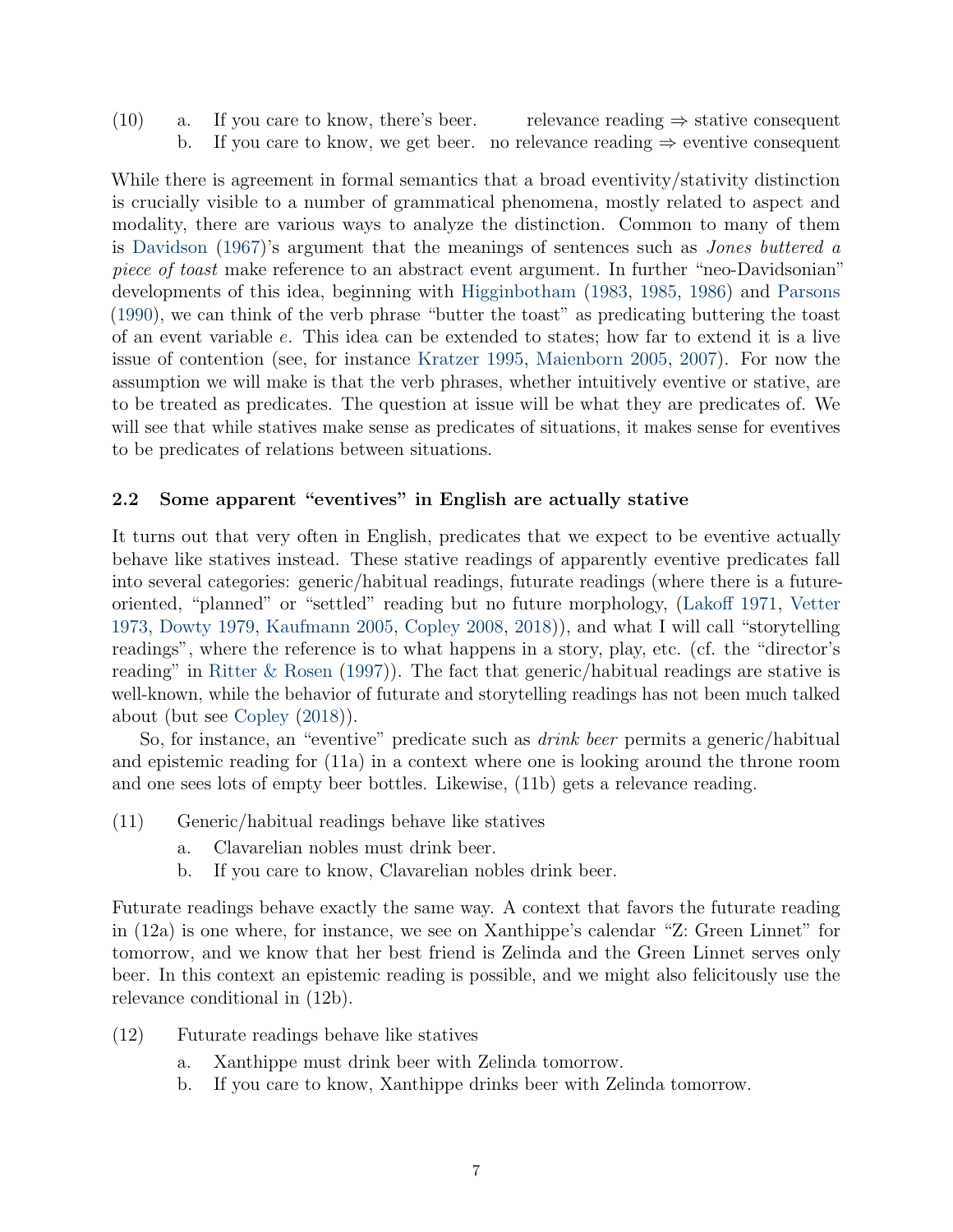Finally, storytelling readings behave exactly the same way, permitting epistemic must as in (13a) and (when in the consequent) relevance conditionals as in (13b).

- (13) Storytelling readings behave like statives
	- a. (I haven't read to the end of the book, but from what I've read,) Abelard must drink beer at the end of the book.
	- b. If you care to know, Abelard drinks beer at the end of the book.

We can ask whether stativity is really the property that makes futurates and storytelling examples behave like statives—indeed, we will return to this question. But it is incontrovertible that in (12) and (13) respectively, futurate and storytelling readings do behave like statives.

So, several readings of "eventive" predicates behave like statives do with respect to the stativity tests introduced above. Readings that are not generic/habitual readings, not plannable (so do not license futurate readings), and not set in a story (so do not have storytelling readings), do not behave this way.

(14) "None-of-the-above" readings do not behave like statives a. Yolanda must get sick tomorrow. no epistemic reading b. #If you care to know, Yolanda gets sick tomorrow.

(15) a. It must rain tomorrow. no epistemic reading

b. #If you care to know, it rains tomorrow.

What follows from this is that habitual/generic readings, futurate readings, and storytelling readings are just statives; or more precisely, that the highest predication in their structure is stative. This could happen in one of (at least) two ways. Either a "derived stative" method, where they have an unpronounced stative operator that takes the eventive predicate as an argument; or a sui generis method, where there never is truly an eventive predicate in the semantics and the root itself, or something about the predication itself, is allowed to pick out a stative meaning, and there is still morphological "bareness", i.e. no extra operator. Both possibilities have been suggested for generic/habitual readings: either there is a Gen operator that takes the eventive predicate as an argument, or there is simply a stative predication of something like a kind argument (see [Krifka et al.](#page-24-18) [\(1995\)](#page-24-18), [Carlson](#page-22-6) [\(2009\)](#page-22-6). For futurates, many, including [Copley](#page-23-17) [\(2018\)](#page-23-17), have proposed that futurate meaning is supplied with an unpronounced operator; [Kaufmann](#page-24-7) [\(2005\)](#page-24-7) is unique as far as I know in leaving the door open for the other possibility. There is a very interesting question here about what exactly morphology tells us about the complexity of denotations; it is immaterial, however, to the present paper.

Returning to the context where a fair coin toss determines whether or not Yolanda becomes the queen, we see that become the queen behaves like a (true) eventive, not a stative. This predicate is episodic, cannot be planned so is not futurate,<sup>[7](#page-0-0)</sup> and it is not—to the people living it—in a story.

<sup>7</sup> Futurates require temporal adverbials; if (and only if) we drop the assumption that it is a fair election and add a temporal adverbial, we do indeed get a futurate reading. In that case Yolanda must become the queen tomorrow has a possible epistemic reading and If you care to know, Yolanda becomes queen tomorrow is a good relevance conditional.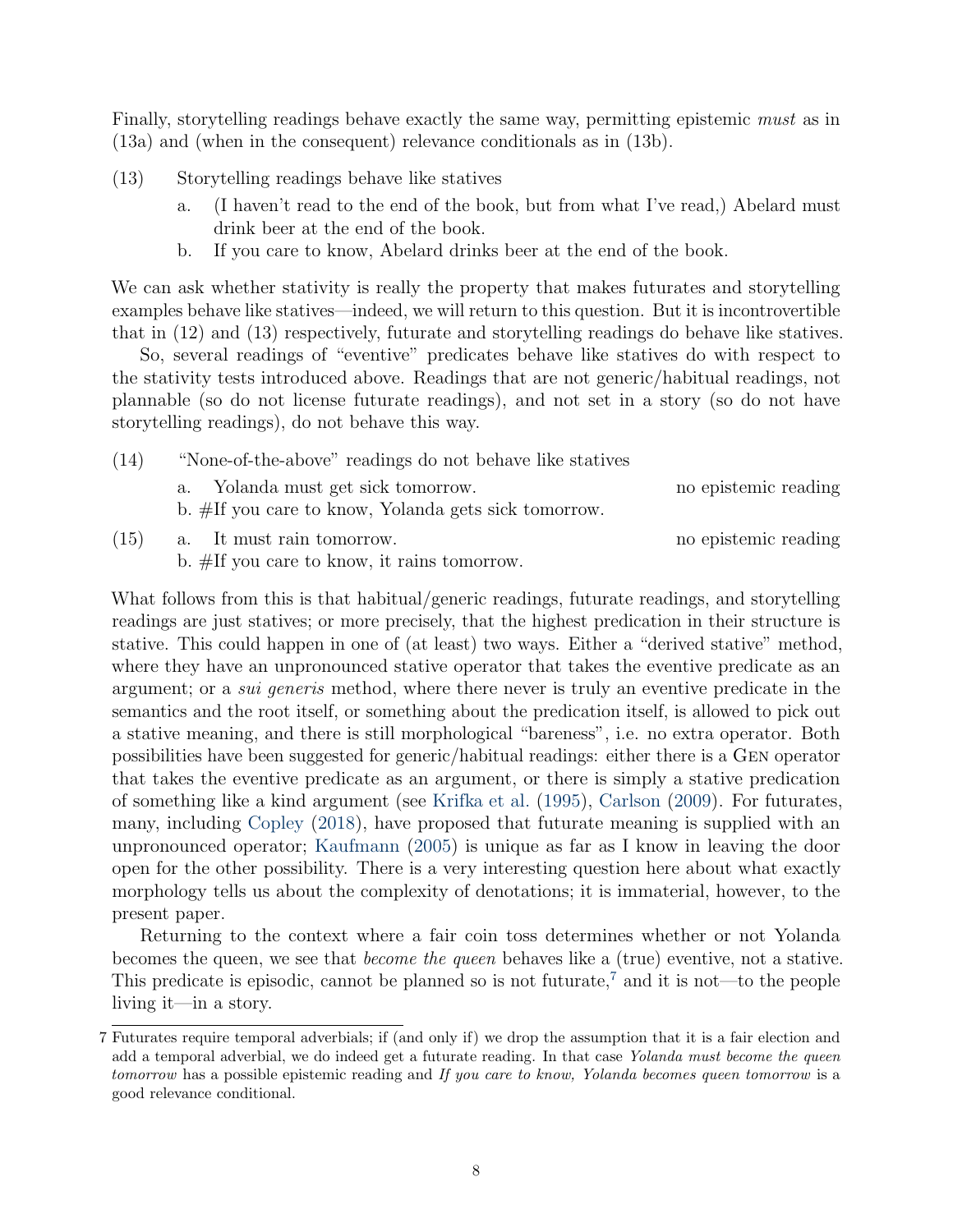- (16) "None-of-the-above" readings do not behave like statives (to a speaker within the story, so not a storytelling reading)
	- a. Yolanda must become the queen.
	- b. #If you care to know, Yolanda becomes the queen.

Just to remember why the above facts are important: Recall that I am arguing that the causal reading of [\(1b\)](#page-0-3) depends on its consequent being eventive. It is important to the argument therefore that we only consider truly eventive readings.

# 2.3 True eventives are not assertable

Now that we can distinguish true eventives from merely apparent eventives, we can start to argue that statives and true eventives have a type difference. The first step is to see that true eventives in English are not assertable.

- (17) True eventive
	- a. If it rains tomorrow. . .
	- b. #It rains tomorrow.
- (18) True eventive
	- a. If Yolanda gets sick tomorrow. . .
	- b. #Yolanda gets sick tomorrow.

This observation has been noted by [Dudman](#page-23-4) [\(1983\)](#page-23-4), [Edgington](#page-23-6) [\(2003\)](#page-23-6), a.o. Of course, in contrast to (17) and (18), many of the simplest antecedents are assertable on their own, as shown in (19) through [\(22\)](#page-8-0) below. These correspond, again, to statives, generic/habitual, futurate, and storytelling readings, as in  $(19)$ ,  $(20)$ , and  $(21)$ , and  $(22)$  respectively:

- (19) a. If Xanthippe is there. . . b. Xanthippe is there.
- (20) a. If Zelinda drinks beer. . . b. Zelinda drinks beer.
- <span id="page-8-1"></span>(21) a. If Xanthippe drinks beer with Zelinda tomorrow. . . b. Xanthippe drinks beer with Zelinda tomorrow.
- <span id="page-8-0"></span>(22) a. If Abelard drinks beer at the end of the book. . .
	- b. Abelard drinks beer at the end of the book.

Finally, while in antecedents, true eventives are possible, it seems that in the consequents of the simplest conditionals (recall, these are conditionals with no aspectual, modal, future, tense, or counterfactual morphology on the prejacents), as long as we resist the temptation to add will or similar, true eventives are not possible. Instead, we always get a generic/habitual, a futurate or a storytelling reading. Adding will is what makes the episodic reading possible. For example, there is no reading of (23) below which means that if Zelinda should happen to drink beer, Xanthippe will also happen to drink beer. Instead, we get generic/habitual readings either low, in each prejacent, or high, scoping over the whole conditional: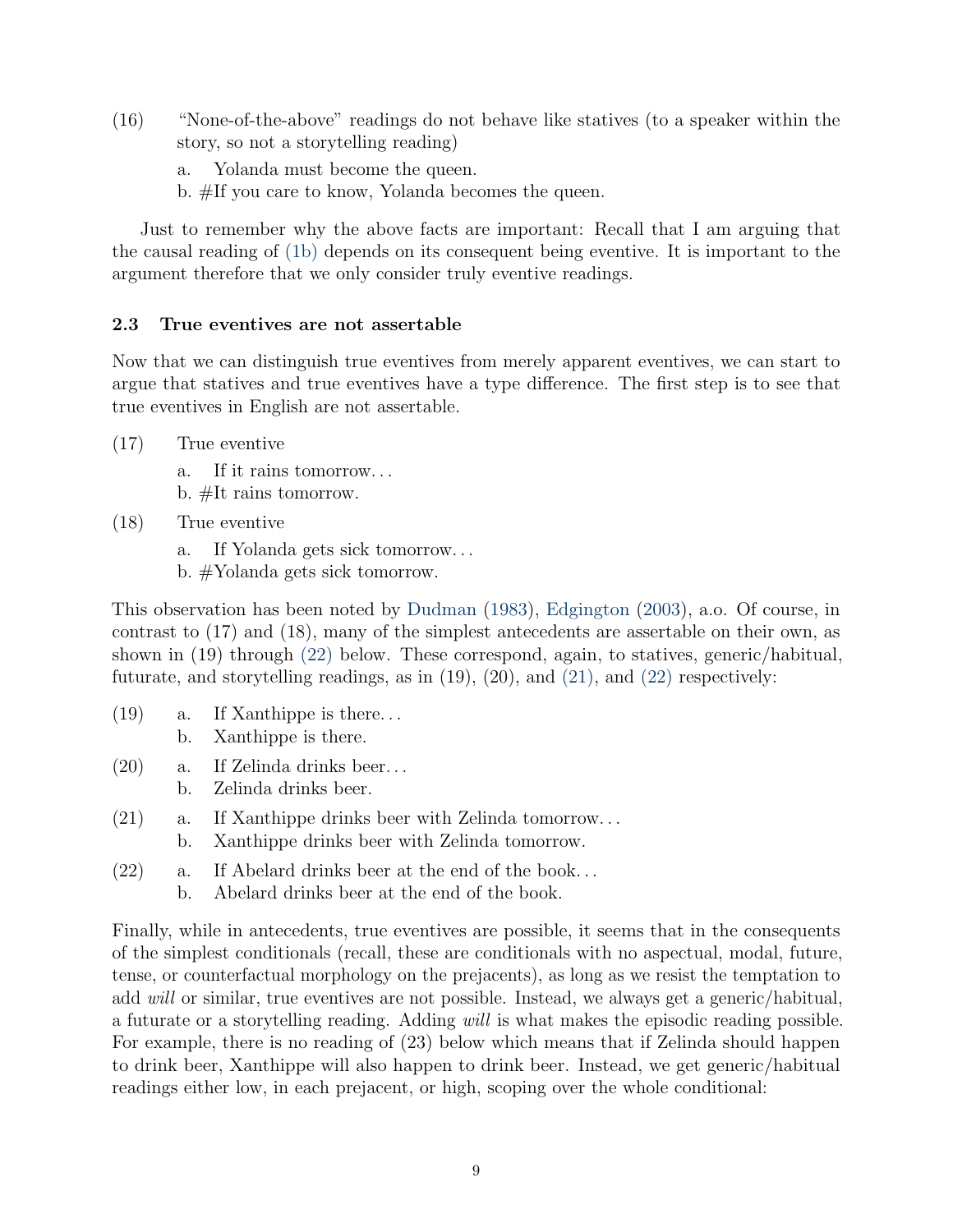(23) Generic/habitual reading

(If Zelinda drinks beer,) Xanthippe drinks beer.

- a. 'If Zelinda habitually drinks beer, Xanthippe habitually drinks beer.
- b. 'Generally, if Zelinda drinks beer, Xanthippe drinks beer."
- c. #'If Zelinda happens to drinks beer, Xanthippe will happen to drink beer.'

The same is true for futurate readings; a low and a high scope for the plan are both possible, but without will, there's no merely episodic, non-futurate reading.

(24) Futurate reading

(If Zelinda drinks beer tomorrow), Xanthippe drinks beer tomorrow.

- a. 'If there's a plan for Zelinda to drink beer tomorrow, there's a plan for Xanthippe to drink beer tomorrow.'
- b. 'There's a plan such that if Zelinda drinks beer tomorrow, Xanthippe drinks beer tomorrow.'
- c. #'If Zelinda happens to drink beer tomorrow, Xanthippe will happen to drink beer tomorrow.'

(24a) and (24b) are possible, but what we emphatically do not get is an episodic reading as in (24c) where, Zelinda's happening to drink beer tomorrow has something to do with Xanthippe happening to drink beer tomorrow.

# 2.4 Assertability has to do with type

So, what is it that distinguishes unassertable antecedents from assertable antecedents in English? I want to suggest that it is *type*, in line with the proposal in  $(7)$ , repeated here below as  $(25)$ :

(25) a. stative predicate:  $\langle s, t \rangle$ b. eventive predicate:  $\langle s \times s, t \rangle$ 

That is, the reason that true eventives are unassertable in English is a formal reason; specifically, they are unable to take a situation argument, because they are of the wrong type to do so.

One argument for this is provided by the fact that only in the simplest phrases does the unassertable-assertable distinction correlate with a conceptual eventivity-stativity distinction. What I mean by this is that it's easy to say that (true) verb phrases about events in English are unassertable, and verb phrases about states in English are assertable; yet we see very similar behavior in larger phrases which we might be more hesitant to say are about events or states. That is, these larger phrases—aspectual, modal, or tensed—absolutely behave like "eventives" or like "statives" on the eventive-stative tests and on assertability. Thus, we must conclude that if these larger phrases are to be thought of as denoting stative or eventive predicates, it is in a very abstract sense, at some distance from any conceptual distinction between what states are and what events are. The more abstract distinction seems well-accounted for by a formal property, such as type, as I am proposing here.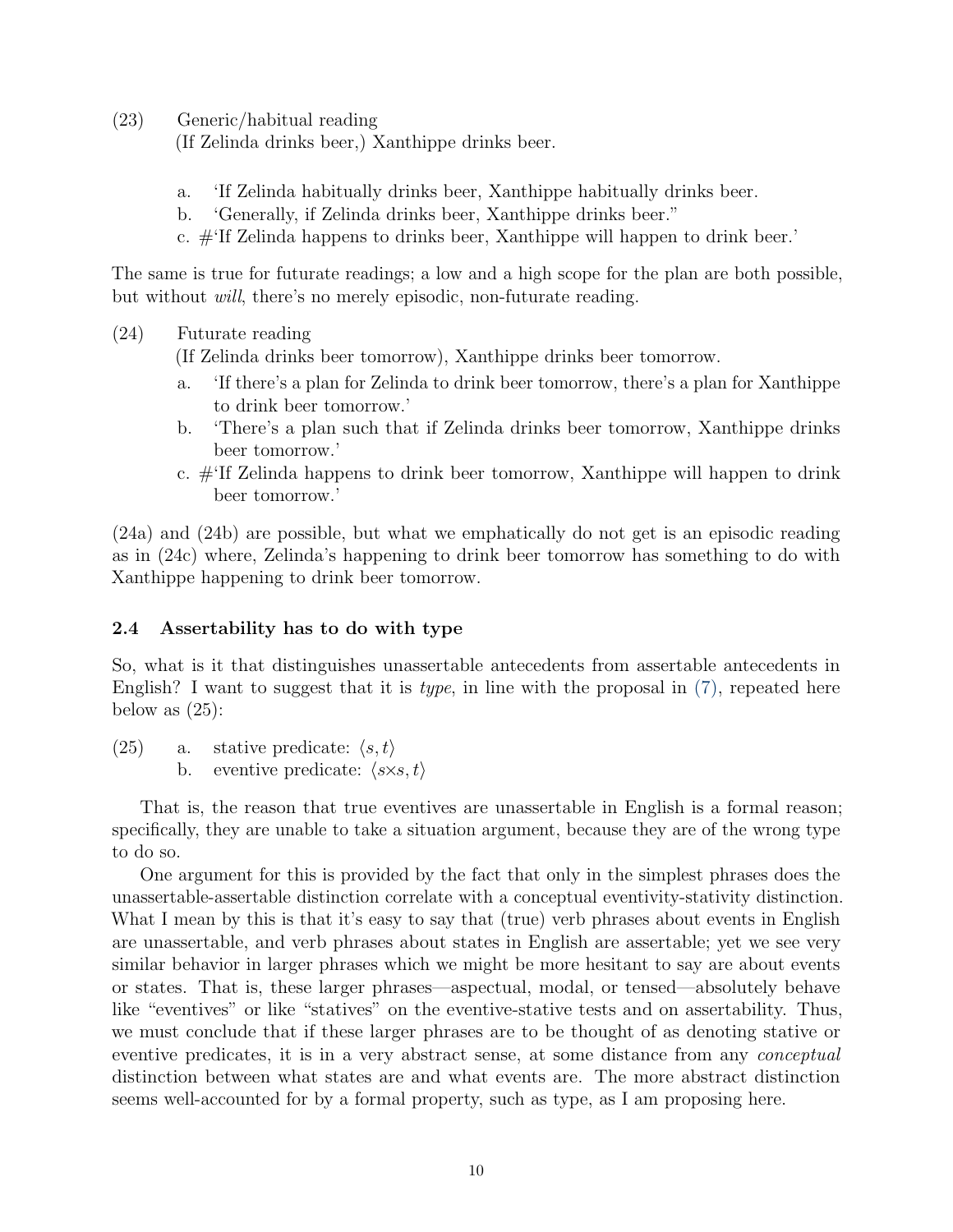Let's take a brief look at some of these larger phrases. With either progressive or perfect aspect added, we get stativity, and also assertability, as in (26). Yet there has been some head-scratching over the nature of the states introduced by aspects (e.g. [Hallman](#page-23-0) [2009\)](#page-23-0); they pass tests for stativity, but what conceptual state do they represent?

- (26) a. Xanthippe is writing a letter.
	- b. Xanthippe must be writing a letter.
	- c. If you care to know, Xanthippe is writing a letter.
- (27) a. Xanthippe has been writing a letter.
	- b. Xanthippe must have been writing a letter.
	- c. If you care to know, Xanthippe must have been writing a letter.

Futures provide another example of how larger phrases can have assertability distinctions.<sup>[8](#page-0-0)</sup>

- $(28)$  a.  $\#Oh$  look—it'll rain. b. Oh look—it's going to rain.
- (29) a. #If you care to know, it'll rain. b. If you care to know, it's going to rain.

The similarity to aspect is such that [Copley](#page-23-18) [\(2009\)](#page-23-18) analyzed it in terms of aspectualized and unaspectualized futures; as [Klecha](#page-24-19) [\(2011\)](#page-24-19) points out, however, necessary vs. optional modal subordination is another way to think about it. Either way, if there is a state involved at the highest level of *be going to*, again, it is quite an abstract one.

Past tense poses an interesting case. With past tense in English we only get assertability, and the "stativity" tests are passed handily (have here expresses anteriority [\(Condoravdi](#page-22-7) [2002\)](#page-22-7)).

- (30) a. Xanthippe left.
	- b. Xanthippe must have left. epistemic reading possible

c. If you care to know, Xanthippe must have left.

Yet, no one would say that past tense sentences are stative. And actually, discourse facts indicate clearly that they are not, since they advance the narrative time while statives do not [\(ter Meulen](#page-24-20) [1995:](#page-24-20) a.o.), as shown in (31). In (31a), Xanthippe leaves after the time the speaker walks in, while in (31b) Xanthippe is there when the speaker walks in.

- (31) a. I walked in. Xanthippe left.
	- b. I walked in. Xanthippe was there.

So we might say that past tense is transparent to the eventivity/stativity distinction; it just passes up the eventivity/stativity of its complement.

The data for combinations of aspect, modals, futures, and tense are of course complex; we have only scratched the surface. But to recap what I want to take away from this, which we can see already in the few examples above: Assertability and non-assertability correlate

<sup>8</sup> The epistemic must test is not available with futures, presumably for morphological reasons, and the oh look in (28) is required to rule out an assertable reading of will that relies on evidence of long standing; see [Copley](#page-23-18) [\(2009\)](#page-23-18) for details.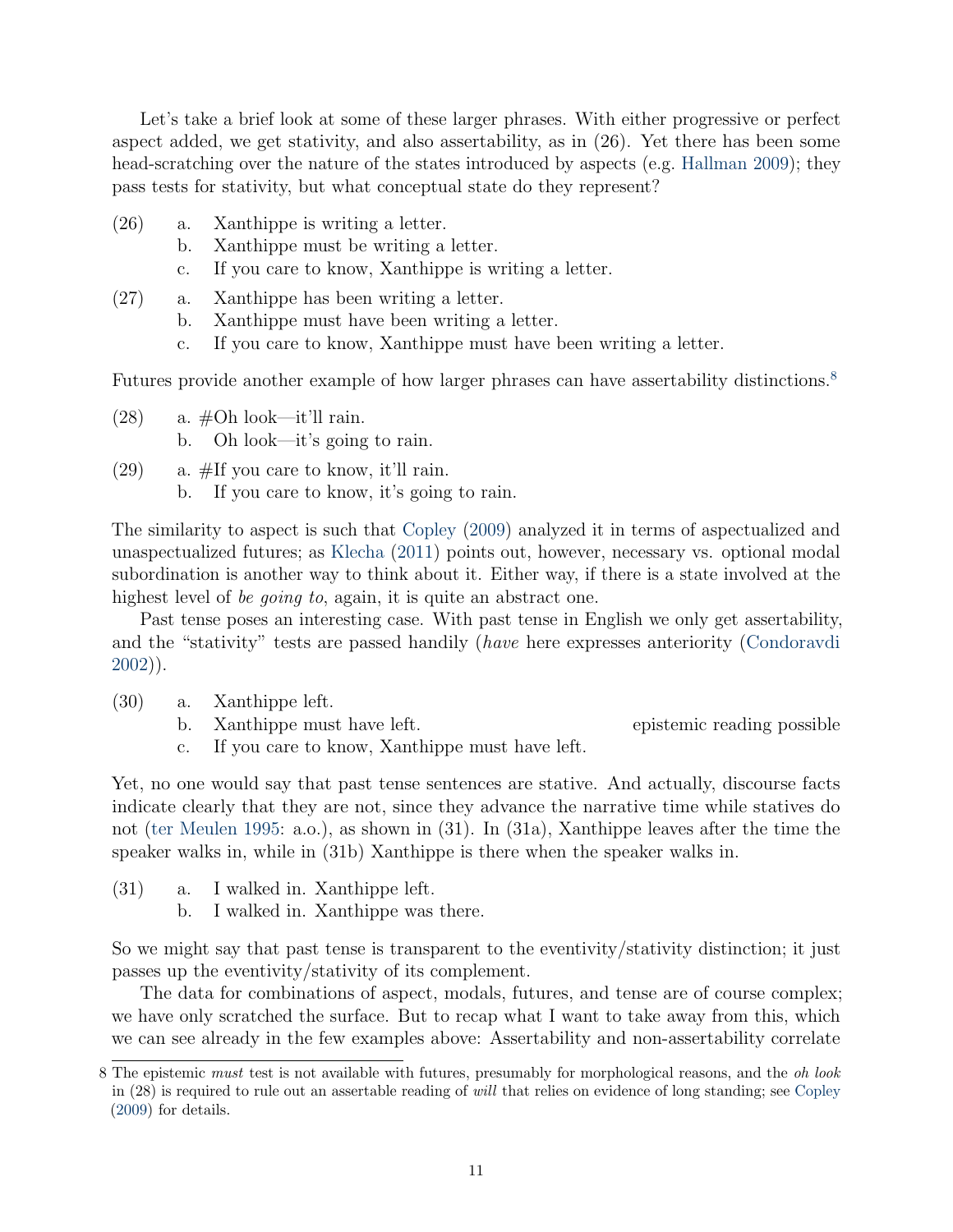nicely with eventivity and stativity with the simplest (verb) phrases, but as more material is added, the assertability/non-assertability distinction remains, while any relevant notion of "stative" or "eventive" gets more and more abstract.

This general effect looks something like a grammatical bleaching effect [\(Meillet](#page-24-21) [1912,](#page-24-21) [Traugott](#page-25-4) [1980,](#page-25-4) [Sweetser](#page-25-5) [1988\)](#page-25-5). The way I would like to think about it here is that the cognitive ontology and the grammatical ontology do not always have to be the same [\(Borer](#page-22-8) [2005,](#page-22-8) [Copley & Harley](#page-23-3) [2015\)](#page-23-3). One way to demonstrate this point is from mismatches between the two. For instance, grammatical gender and conceptual gender do not always match up (e.g. German das Mädchen 'D $ET_{neuter}$  girl'), or grammatical mass/count vs. conceptual mass/count (e.g. There's dog all over the couch.). Typically, the conceptual categories are rich, while the grammatical categories are discrete and narrow.<sup>[9](#page-0-0)</sup>

What I want to suggest here is such a split between grammatical and conceptual categories, in the service of arguing that type is responsible for the eventive-stative difference, in terms of the eventive-stative tests. The grammatical types "state" (for us,  $s$ , a situation) and "event" (s×s is what we are aiming at) are presumably what the tests diagnose. These are indeed associated, in the verb phrase, with rich conceptual "states" and "events"; but the farther we get from the verb, the less the rich concepts of "state" and "event" matter to "stativity" and "eventivity" in terms of the eventive-stative tests and assertability.

If we now consider, very briefly, what assertion might be, we can see that the notion of type is a good candidate for the kind of formal property required by assertion.

Intuitively, asserting requires the speaker to present a proposition in a certain way. The proposition itself is something that can have a truth value, and depending on one's ontology, this can be achieved in a number of ways. A popular way to do this, especially in linguistic semantics, is to treat propositions as sets of possibilia such as worlds or situations. In this view, propositions are essentially cases of predication (or equivalently, "description"): they partition a domain of possibilia into a set and its complement, corresponding respectively to the truth values true and false.

There is broad consensus, however, that assertability requires more than a mere predication; it additionally requires an act of something like endorsement or commitment from a mind. Conversely, it is quite possible to have a predication without this act. This point can be seen perhaps most clearly in work by Recanati (e.g. [Recanati](#page-25-6) [2007\)](#page-25-6), who argues that assertion requires the speaker to apply the proposition—itself a predicate of situations—to the current situation. We can call this act a "Recanati reckoning".

On this hypothesis, what goes wrong with our unassertable eventives is that they are not predicates of situations, i.e. they are not type  $\langle s, t \rangle$ , so assertion, which applies a predicate of situations to the current situation, is not available. Consider the word ball, the denotation of which, let's assume, is a predicate of entities, type  $\langle e, t \rangle$ . The utterance of ball on its own is not an assertion. It can certainly be uttered, and there are certainly conditions under which its utterance is more or less pertinent, such as when the speaker is urgently pointing at a ball—which suggests that there are conditions on the utterance of the word ball by itself—but these utterance conditions cannot be assertability conditions in the sense of a Recanati reckoning. The idea is that *ball* is of the wrong type to be asserted.

<sup>9</sup> Both, however, can be explicated using formal techniques.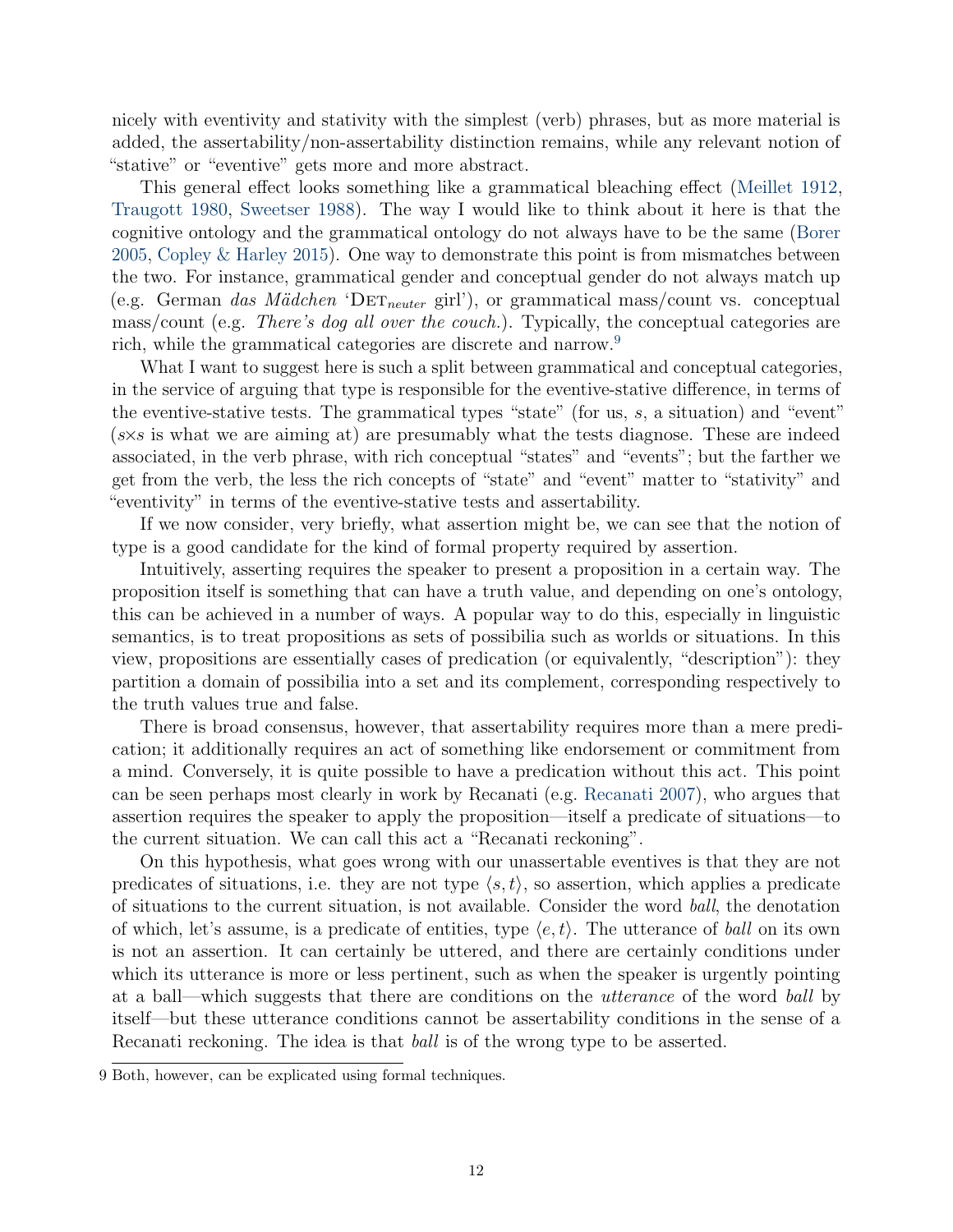I want to suggest that English unassertable eventives run along the same lines. This would require eventives to be predicates of something other than situations, while statives would have to be predicates of situations (because they are assertable). The prime candidate for this other kind of object is that they are "events", and thus that these eventives are indeed predicates of "events", just as it says on the tin. But how do we know what the type of events is?

#### 3 True eventives are relational

We have now seen evidence that English true eventives have a different type from English statives. English true eventives cannot be asserted, which, I argued above, suggests that they are not predicates of situations. We must look at a different kind of argument to try to understand what the type of eventives actually is.

The usual reason given in the aspectual literature (e.g., [Comrie](#page-22-9) [1976,](#page-22-9) [Giorgi & Pianesi](#page-23-19) [1997,](#page-23-19) [Smith](#page-25-0) [1991\)](#page-25-0) for the unassertability of true eventives in English is that there is a problem with having an eventive non-aspectualized predicate occur at the present instant because eventive predicates represent change and it is not possible to represent change at one instant. In other words, eventive predicates at some level at least, whether the grammatical level, the conceptual level, or both, should involve a relation, change or comparison between two things; while stative predicates should make reference to only one thing. Such a claim is made succinctly by [Hallman](#page-23-0) [\(2009\)](#page-23-0), who gives a formal (i.e., grammatical) analysis of this kind.

Many mainstream formal Davidsonian approaches adopt something like this principle to explain the unassertability of English eventives, but the principle is not itself formalized into what the grammatical system sees. That is, there is nothing representing a relation, a comparison, or a change in an expression of the form  $predicate(e)$ , though there certainly can be in the concept of "event" that e refers to. Telic predicates may have subevents, but for atelic eventives, generally there aren't two things but only one thing, namely an event  $e$ , and thus the expression  $predicate(e)$  is insufficient on its own to explain why atelic eventives are also impossible in English at the present moment, i.e. Xanthippe plays baseball can't mean that Xanthippe is playing baseball. If we want the principle to fall out of English's grammatical system—and we definitely do, since not all languages are like English—it is necessary that our type difference between eventives and statives make eventives involve two of something and statives involve one of something.

Let's call eventives that are predicates of a relation "relational eventives". Despite the popularity of Davidsonian event arguments, where the eventive is ultimately a predicate of an event argument, the idea of relational eventives has been proposed a number of times, rather independently each time. The (at least) two indices necessary for a relational eventive are represented either as temporal variables (which includes Hallman's interval-based analysis of eventives) or as situations. Theories where the indices are conceptually treated as times include, for instance, [Croft](#page-23-2) [\(2012\)](#page-23-2) and [Verkuyl](#page-25-7) [\(2019\)](#page-25-7). Theories where the two indices are treated more like situations include [Fernando](#page-23-20) [\(2004,](#page-23-20) [2005\)](#page-23-21), [van Lambalgen & Hamm](#page-24-22) [\(2008\)](#page-24-22) and [Copley & Harley](#page-23-3) [\(2015,](#page-23-3) [2021\)](#page-23-10). (See also [Krifka](#page-24-12) [\(2014\)](#page-24-12) for similar indices used for certain conditionals.)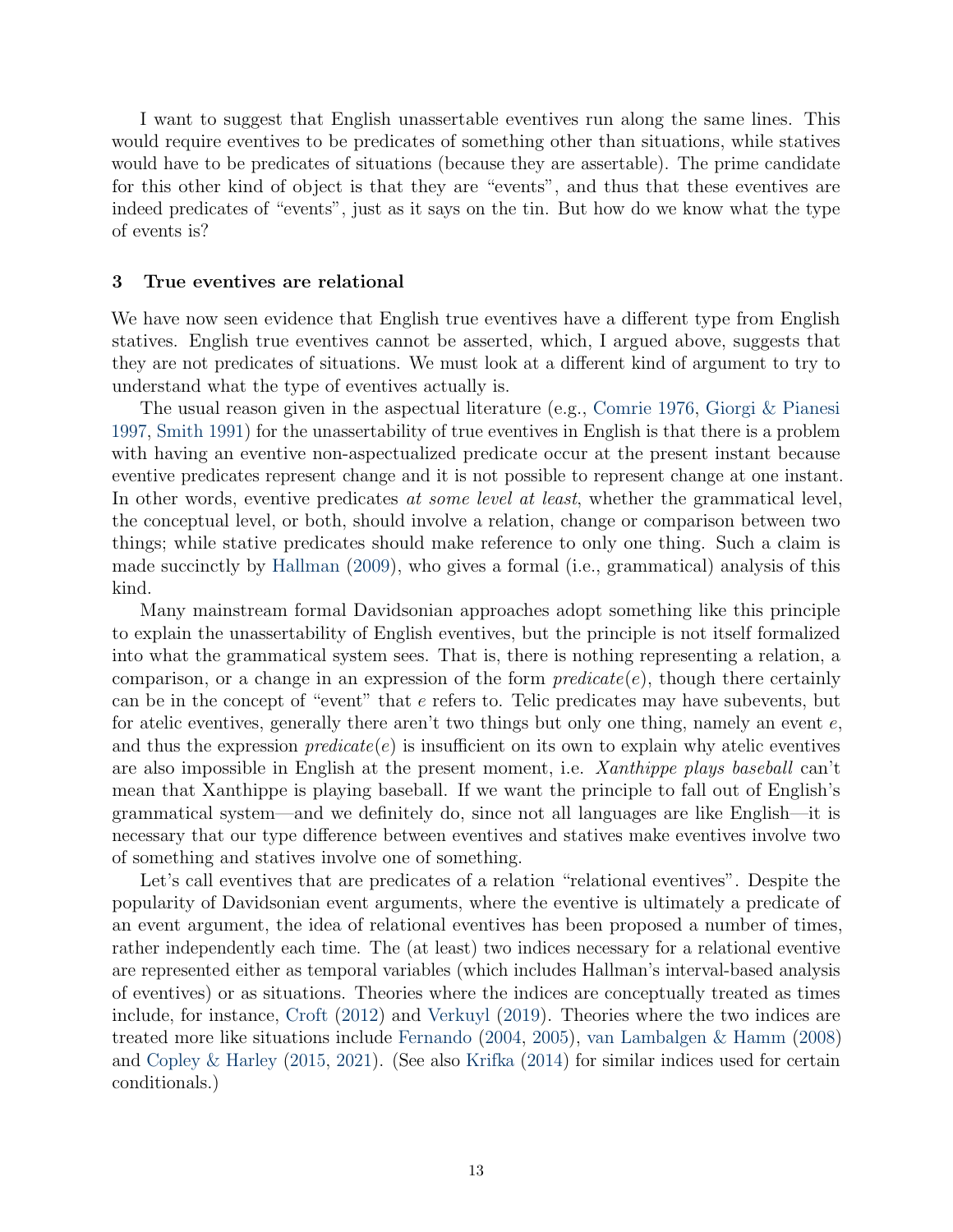For our event semantics, we will use a simplified version of what is proposed in [Copley &](#page-23-3) [Harley](#page-23-3) [\(2015,](#page-23-3) [2021\)](#page-23-10). In these, event arguments are replaced with function terms—very dumb functions from one situation to another. Again making use of the grammatical-conceptual distinction, the (grammatical) function is associated with a (conceptual) input of energy that may or may not provoke a change from the initial situation to the final situation. Thus here the "two things" are two situations related causally.

In this paper, we will not represent the input of energy itself. That is, we will treat events as mere ordered pairs. The reason we can make events in our toy semantics ordered pairs is because we are dealing with perhaps the simplest eventive predicate of all, namely become P. While many predicates place requirements on the manner in which we get from one situation to another, become  $P$  is one of the ones that does not; in particular, it only says that  $P$  does not hold in the first situation and holds in the second. Thus, an ordered pair is sufficient to account for this requirement in our toy semantics here.

With this framework in mind, we can return to the difference between stative predicates (type  $\langle s, t \rangle$ ) and eventive predicates (type  $\langle s \times s, t \rangle$ , as well as understanding how this fits into what we know about assertion.

True eventives in English can't be asserted, I have argued, because they are the wrong type; while they are of type  $\langle s \times s, t \rangle$ , assertion is looking for something of type  $\langle s, t \rangle$ . But even though assertion is not possible for eventives we can imagine a different way to use a type  $\langle s \times s, t \rangle$  predicate to update the situation—in effect, one is not adding a proposition, as in assertion, but noting that an event occurs (or has occurred, or is occurring). So, formally, assertion and this kind of noting (I will call it "happening") will share something even though they are different. We will update in two ways—one way with type  $\langle s, t \rangle$  (i.e. adding a proposition) and one way with  $\langle s \times s, t \rangle$ .<sup>[10](#page-0-0)</sup>

### <span id="page-13-0"></span>4 Solving the puzzle

We are ready to solve the puzzle. The idea is that the causal relation inherent to true eventives is, literally, the causal relation from which springs the causal readings of conditionals like that in [\(1b\).](#page-0-3) The proposal involves a mapping from a causal model to the event semantics of [Copley & Harley](#page-23-10) [\(2021\)](#page-23-10). We will do this by indexing the nodes in the causal model and similarly indexing a sequence of situations that will easily map to a relational meaning for eventives. Finally, to show how this mapping between linear causal models and event semantics resolves the puzzle in [\(1\),](#page-0-1) we will use a very simple dynamic semantic denotation for conditionals; more sophisticated dynamic treatments such as [Kaufmann](#page-24-23) [\(2000\)](#page-24-23) are not necessary here.

Incidentally, the indexing is why, in this paper, we can only use a "toy", non-branching (linear) causal model. We are greatly aided by the fact that our causal model has causality going in a single direction  $(C \to Q \to P)$ ; in other words, we don't have to deal with the

<sup>10</sup> Usually a distinction is made, in theory as in language, between an entity's information state about the world, and the state of the world itself. The system I will be presenting here seems to do its job without such a distinction; the situations here represent only the way the world is. However, inferences about these situations can be made by using information from the causal model, without reifying information states. I am not sure yet whether this setup amounts to a feature or a bug; the question turns on whether it is necessary or otherwise helpful to reify information states for these particular examples.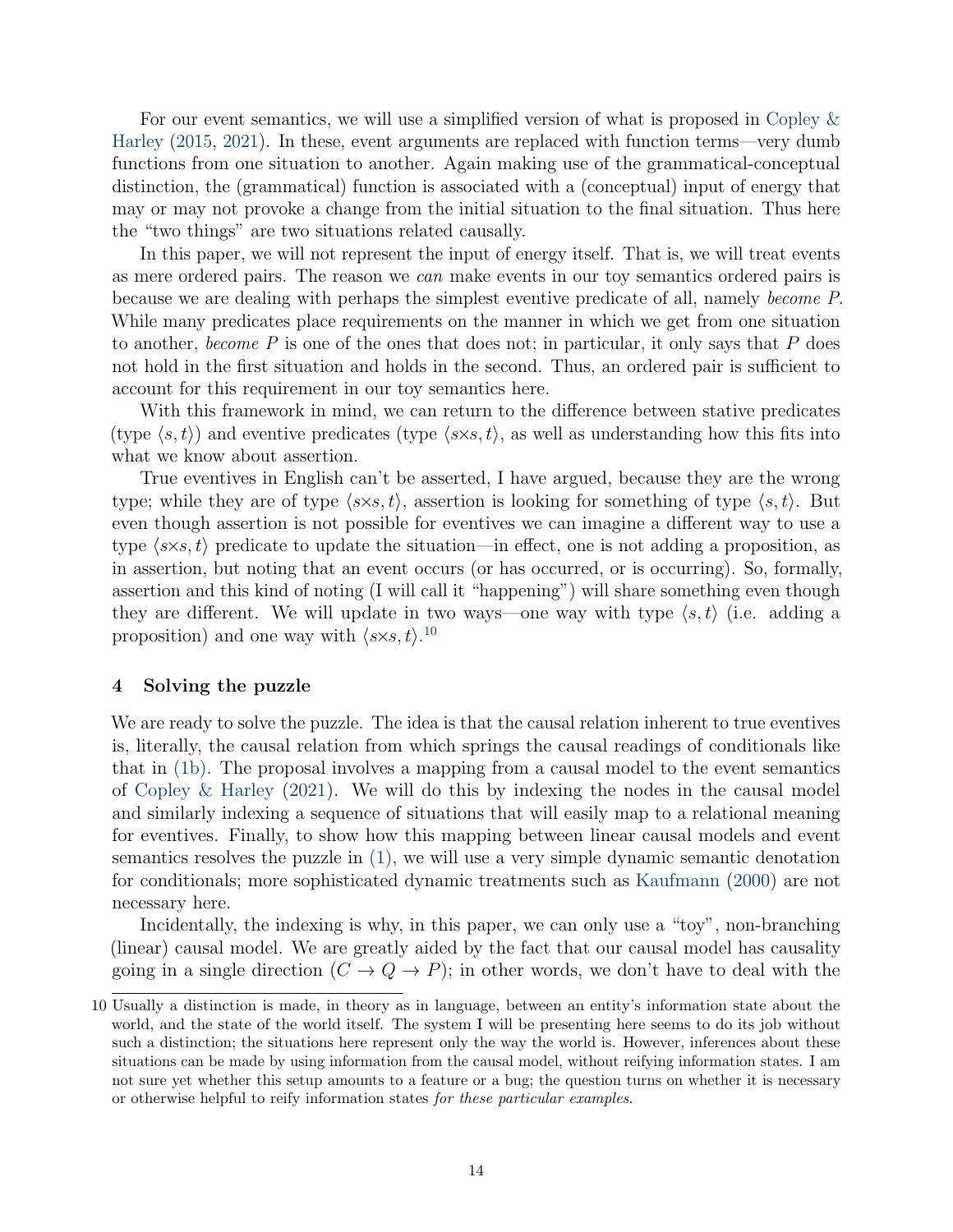complications of a branching network of causal relations with "colliders"  $(A \rightarrow B \leftarrow C)$  or "forks"  $(A \leftarrow B \rightarrow C)$ . It's simple to inductively define a sequence of situations from the sequence of nodes; harder to say how to index situations from a network of nodes. Do we need to use differently-defined situations? Times? And moreover, the answers to these questions may only come, or may come most interestingly, from cross-linguistic data. Thus, in this paper we will stick to a linear causal model. However, the definitions below are in principle useable for branching models, if only the indexing definition can be appropriately changed.

# 4.1 Causal models with indexed situations

The next two definitions are simplified, sometimes radically, from [Pearl](#page-24-0) [\(2000:](#page-24-0) p. 44) and inspired by similar adaptations from [Baglini & Francez](#page-22-2) [\(2016\)](#page-22-2), [Baglini & Bar-Asher Siegal](#page-22-3) [\(2019\)](#page-22-3).

**Definition 1** A causal structure D of a set V of variables is a directed acyclic graph (DAG) in which each node corresponds to a distinct element of  $V$ . Links between the nodes are represented as ordered pairs of elements of  $\mathcal V$ . Each link represents a direct functional relationship among the corresponding variables.

The usual kinship terms (notably "parent" and "child") can be used on these structures. We can also define (in a simplified fashion) endogenous and exogenous variables:

**Definition 2** In a causal structure of a set V of variables, a variable A is endogenous if there is a variable X such that  $(X, A)$  is a link. Conversely, A is *exogenous* if there is no variable X such that  $(X, A)$  is a link.

Causal models are to be defined as follows:<sup>[11](#page-0-0)</sup>

<span id="page-14-0"></span>**Definition 3** A causal model is a pair  $M = \langle \mathcal{D}, \Theta_{\mathcal{D}} \rangle$  consisting of a causal structure D and a set of parameters  $\Theta_{\mathcal{D}}$  compatible with  $\mathcal{D}$ . The parameters in  $\Theta_{\mathcal{D}}$  assign a function  $d_A =$  $f_A$ (parents<sub>A</sub>) to determine the value of each node V, where parents<sub>V</sub> is the set of parents of  $A$  in  $D$ .

The idea behind Definition [3](#page-14-0) is simply that by definition, in a causal model, the value of any node A depends on the value of its parent(s); in the example we are dealing with, of course,  $Q$  and  $P$  each only have one parent and  $C$  is endogenous, so has no parent. We will skip over the question of what exactly the set  $\Theta_{\mathcal{D}}$  of parameters corresponds to. It can be thought of as a placeholder for whatever it is that determines the value of the child given the value of the parent.

<sup>11</sup> Definition [3](#page-14-0) is really very simplified indeed with respect to structural causal models. Usually one would include two other factors: an "error" variable such that the child depends on both the set of parents and the error variable, as well as a condition that when conditioned on the parents, the child is independent of its non-descendants (the "causal Markov condition"). The latter is a constraint on which models are useful for calculating causal influence; those that do not obey this condition do not seem to be appropriate for causal reasoning. Because the argmentation for this is involved, we will elide it here, but see [Pearl](#page-24-0) [\(2000\)](#page-24-0) for extensive discussion.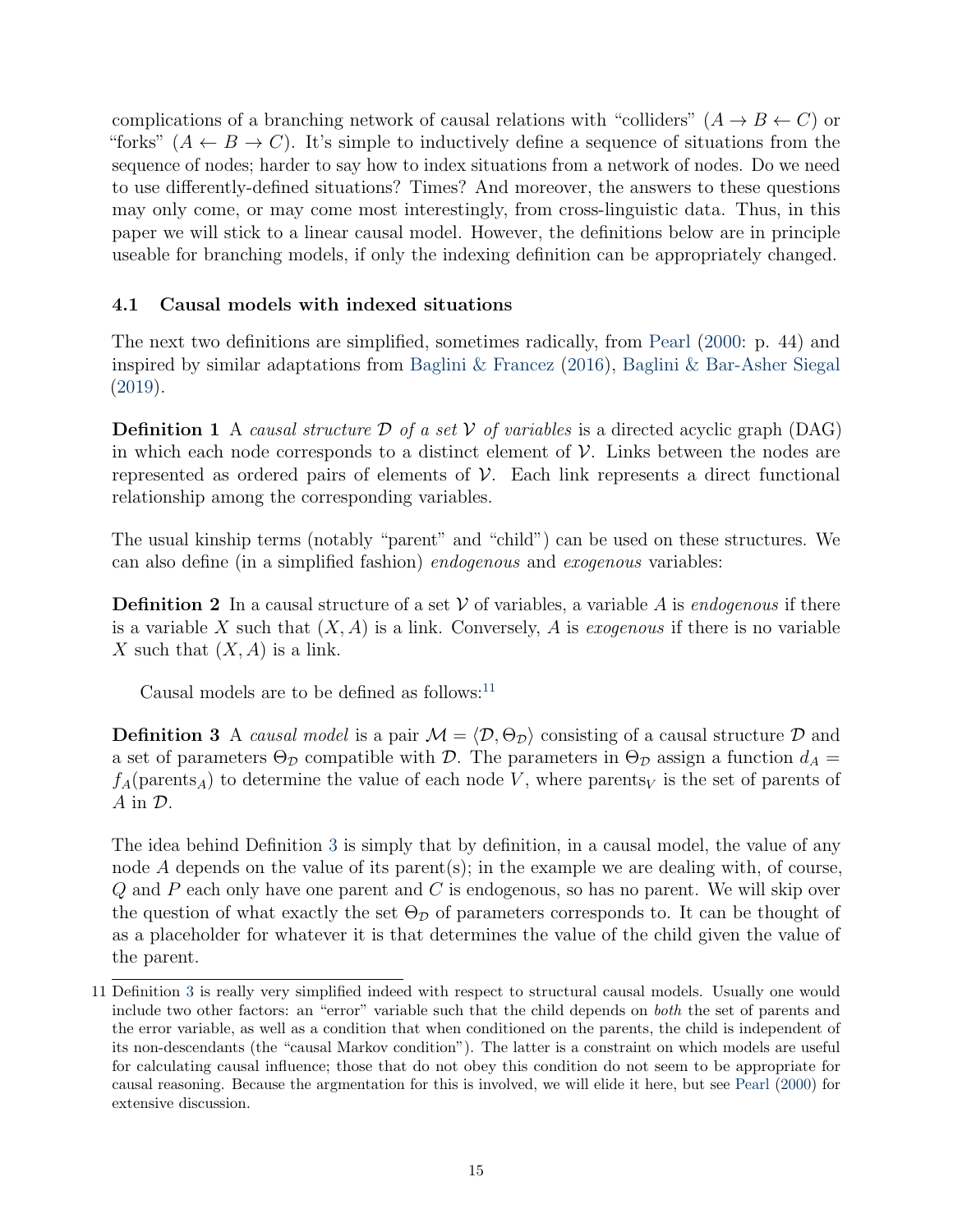The relations in the causal model behave as in [Pearl](#page-24-0) [\(2000\)](#page-24-0), where a relation between nodes such as  $(A, B)$  conveys that the second node "listens" to the first node. That is, the second node's value is sensitive to first node's value. It is very important to remember that this relation is not always paraphraseable by the main verb *cause*; better words are *influence* or affect. The absence of such a relation between nodes conveys that there is no influence from one node to another.

Now, for our toy model, we can further winnow down causal models to those that are linear. The model represented graphically above in [\(2\)](#page-1-0) is a linear causal model.

**Definition 4** A *linear causal model* is a causal model such that for all its links with arbitrary A, B such that  $(A, B)$ , and for arbitrary X: if  $(X, B) \in \text{model}$ , then  $A = X$ , and if  $(A, X) \in$ the model,  $X = B$ .

Taking a step back, let's remind ourselves what we need causal models to do. Causal models need to constrain the set of possible situations that we are considering, that can be the case. That is, they need to give us at least the information in the table we saw above:

|      | $a$ .                   |                | $1 \quad 1$    |   |
|------|-------------------------|----------------|----------------|---|
| (32) | $\mathbf{b}$ .          | $\overline{0}$ | $\overline{0}$ | 0 |
|      | $\overline{c}$ .        |                |                |   |
|      | $\overline{\mathrm{d}}$ |                |                |   |

Causal models have another job to do, however. They also need to constrain possible transitions between situations in a causal sequence, i.e., possible (relational) events. This is going to be the key to linking causal models to event semantics. In doing this, they will also give us the information in  $(32)$ —that is, the information in the table in  $(32)$  above will be generated by what we are about to do in (33) below. First we will define our fundamental types and some expressions having to do with predication.

**Types.** We will use several types: entities (type e, variables  $x, y, \ldots$ ); situations (type s, variables  $s, s', \ldots$ ); and type t which will represent truth values. The situations are, intuitively, to be identified with lines on the truth table, in other words, partial assignments of values to basic predications. The degree type will correspond to truth values for our toy semantics in this paper. We will use the type  $e$  to represent the complex type  $s \times s$  which represents events, with variables  $e, e', \ldots$ 

**Basic predications.** For the nodes of our causal model, we will first distinguish between what we will call *basic predications* (cf. *measure functions* (cf. e.g. [Hay et al.](#page-23-22) [\(1999\)](#page-23-22))), and *relations.* Basic predications are of the form  $p(x)(s)$ , where p is a function from entities and situations to degrees (values). A basic predication equation gives the value of this function evaluated at these arguments. The word "basic" emphasizes that there is no predication more basic than that which is evaluated at a situation; that is, we will not be writing anything like " $p(x)$ ".

**Definition 5** For any p, x, s where p is a function from entities and situations to degrees, x is an entity, and s is a situation, an expression of the form  $p(x)(s)$  is a basic predication expression.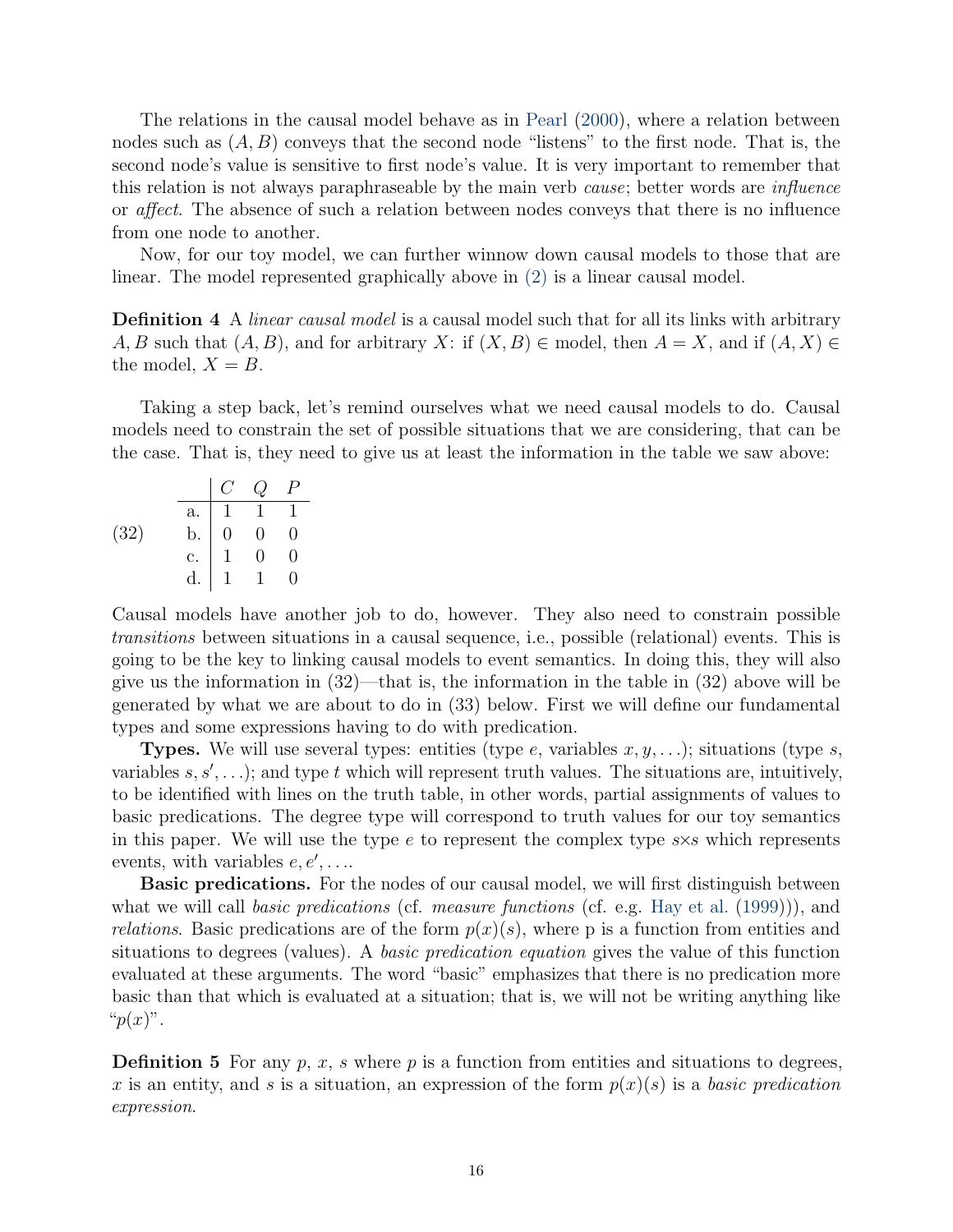**Definition 6** An equation of the form  $p(x)(s) = d$  is a basic predication equation.

<span id="page-16-0"></span>**Definition 7** An expression of the form  $\lambda s.p(x)(s)$  is a basic predication lambda expression; it names a function that takes a situation s and returns the degree to which x is  $p$  in s.

Nodes map to basic predication lambda expressions. Here we get into the crucial part that allows us to link causal models with event semantics. The nodes in our causal model are going to be interpreted, via an assignment function  $\mathcal{G}$ , as basic predication lambda expressions, as in Definition [7.](#page-16-0) So, where we are used to seeing a simple variable with a value, i.e., something like  $X = x$ , we have now "replaced" the variable with a basic predication lambda expression.

It may not be clear yet why we would want to put situation arguments into the interpretations of nodes. The reason why stems from our working assumption that eventives are predicates of relations from situations to situations; these are the situations at which basic predications are evaluated. So, since we know that eventive verbs are in a sense instances of the arrows in a causal model but with the values of the nodes filled in, and in causal models the arrows are relations between nodes, it makes sense that we need some way to get from nodes to situations. The assignment function  $\mathcal G$  will do this job for us. It assigns to every node a corresponding expression of type  $\langle s, t \rangle$ .

$$
(33) \qquad \mathcal{G}(A) = \lambda s.p(x)(s)
$$

Now our linear causal model needs to build a situation sequence for us. We can use the directions of the arrows to construct by induction a set of basic predication expressions, using the basic predication expressions from each node but indexing situations in each equation. In particular, indices  $n, n+1, \ldots$  are added along the direction of the arrows. Then we will assign the same indices to the variables. The indices themselves have no significance except to provide a successor.

**Definition 8** An indexing on a linear causal model  $M = \langle \mathcal{D}, \Theta_{\mathcal{D}} \rangle$  is defined inductively as follows:

An exogenous variable is assigned the index n (write:  $A_n$ ). For all B is such that  $(A, B)$ , B is assigned the index  $n+1$  (write:  $B_{n+1}$ ). With such an indexing, M is an *indexed linear* causal model.

**Definition 9** To define a *causal set of basic predication expressions* for  $M$ , let  $V$  be a set of variables; M be an indexed linear causal model for  $\mathcal{V}$ ; and  $\mathcal{G}$  be an interpretation function assigning each variable in  $\mathcal P$  a basic predication lambda expression. Then, for any node  $A_n$ such that  $A_n$  is exogenous in the indexed linear causal model M, add  $[\mathcal{G}(A)](s_n)$  to the set. For any node  $B_{n+1}$  such that B is endogenous in the indexed linear causal model M and add  $[\mathcal{G}(B)](s_{n+1})$  to the set.

<span id="page-16-1"></span>(34) Causal set of basic predication expressions  $\{c(h)(s_n), q(y)(s_{n+1}), p(x)(s_{n+2})\}$ 

Along with the few assumptions we made about Clavarelian dynastic politics that gave us the model in the first place, there are some further common-sense assumptions to make.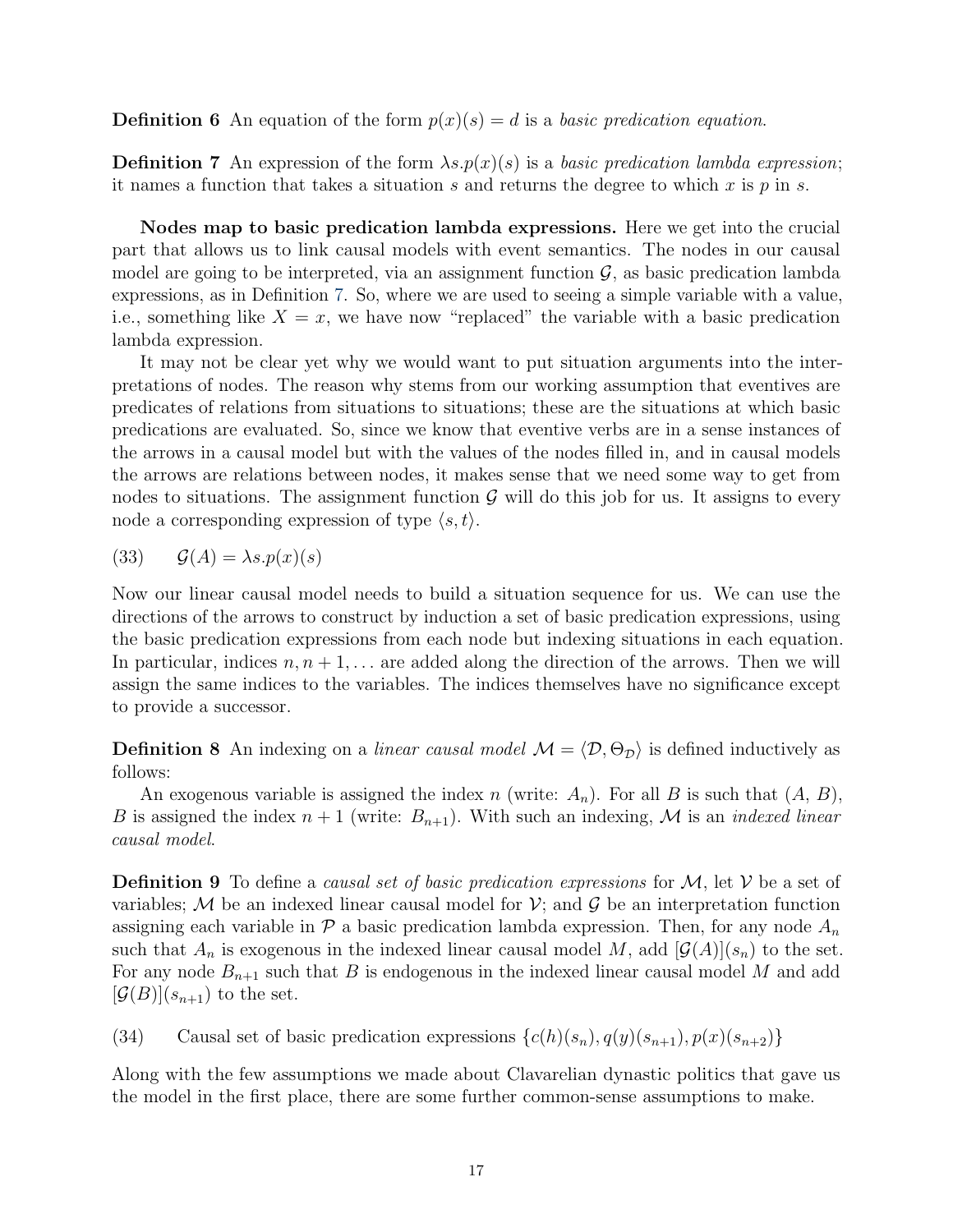- (35) a. Persistence: Once a queen/princess, always a queen/princess
	- b. Closed World: If not mentioned, then 0

(35a) is a fact about what it's like to be a queen or a princess in Clavarel. (35b) is a more general constraint. We will need to apply them in the order given (first Persistence, then Closed World) in our derivations to get the right result.

Persistance gives us a different set of basic predications:

(36) Entailed set of basic predications for persistence  $\{q(y)(s_{n+2}), p(x)(s_{n+3})\dots\}$ 

# 4.2 Denotations of verbal predicates

Now we can turn to the language side of things, beginning with verbal predicates.

We will assume that the meaning of a stative predicate such as be the princess is essentially a basic predication.

(37) [be the princess]  $= \lambda x \lambda s$ . [the princess] $(x)(s)$ 

Such a predicate takes an entity as its argument to yield something of type  $\langle s, t \rangle$ , i.e., a basic predication.[12](#page-0-0)

Since events are ordered pairs of situations, eventive predicates are predicates of ordered pairs of situations. Let us consider an arbitrary ordered pair  $e = (1_e, 2_e)$  where  $1_e$  and  $2_e$ are both situations. Then become the princess has the following denotation, keeping in mind that this is interpreted as involving energetic causation, although we are only reifying the change, not the energy:

<span id="page-17-0"></span>(38) [[become the princess] =  $\lambda x \lambda e \in D_{ss}$ .  $\nexists$ [[the princess]](x)(1<sub>e</sub>) & [[the princess]](x)(2<sub>e</sub>)

Again, I stress that the relational argument of eventive predicates here is not going to correspond to one of the arrows in a causal model, but rather to a relation between situations chosen from a sequence of situations that is constrained by that causal model. Causal models provide the structures that are further constrained by eventive predicates. Recall too that the nodes in causal models do not need values in order for that formal structure to be a causal model. To reiterate: events are not to be identified with the arrows in causal models, even though they are similarly represented as ordered pairs. While a causal model provides information as to the possible situations and ordered pairs of situations that are compatible with it, it does not pick out a single ordered pair of those situations; this is what an event is. So rather than corresponding to arrows in the causal diagram, events

<sup>12</sup> For readers unfamiliar with compositional semantic notation (and see [Heim & Kratzer](#page-23-9) [\(1998\)](#page-23-9) for an excellent introduction), the evaluation function  $\llbracket \cdot \rrbracket$  relates linguistic expressions to their meanings (or "denotations"). In lambda  $(\lambda)$  expressions as in the right half of the equation in (38), the lambdas allow us to correctly compose meanings together according to the syntactic structure they are in. So, in (38), the meaning of be the princess first takes an entity argument  $x$  (in our example,  $x$  refers to Xanthippe) and then takes a situation argument s. This order of operations is also reflected in the syntactic structure, where compositional operations are only possible between "sisters" in the tree. It is possible to leave the lambdas out here and still understand the proposed solution to the puzzle, but semanticists very much wish to see them there to understand how to compose the meanings.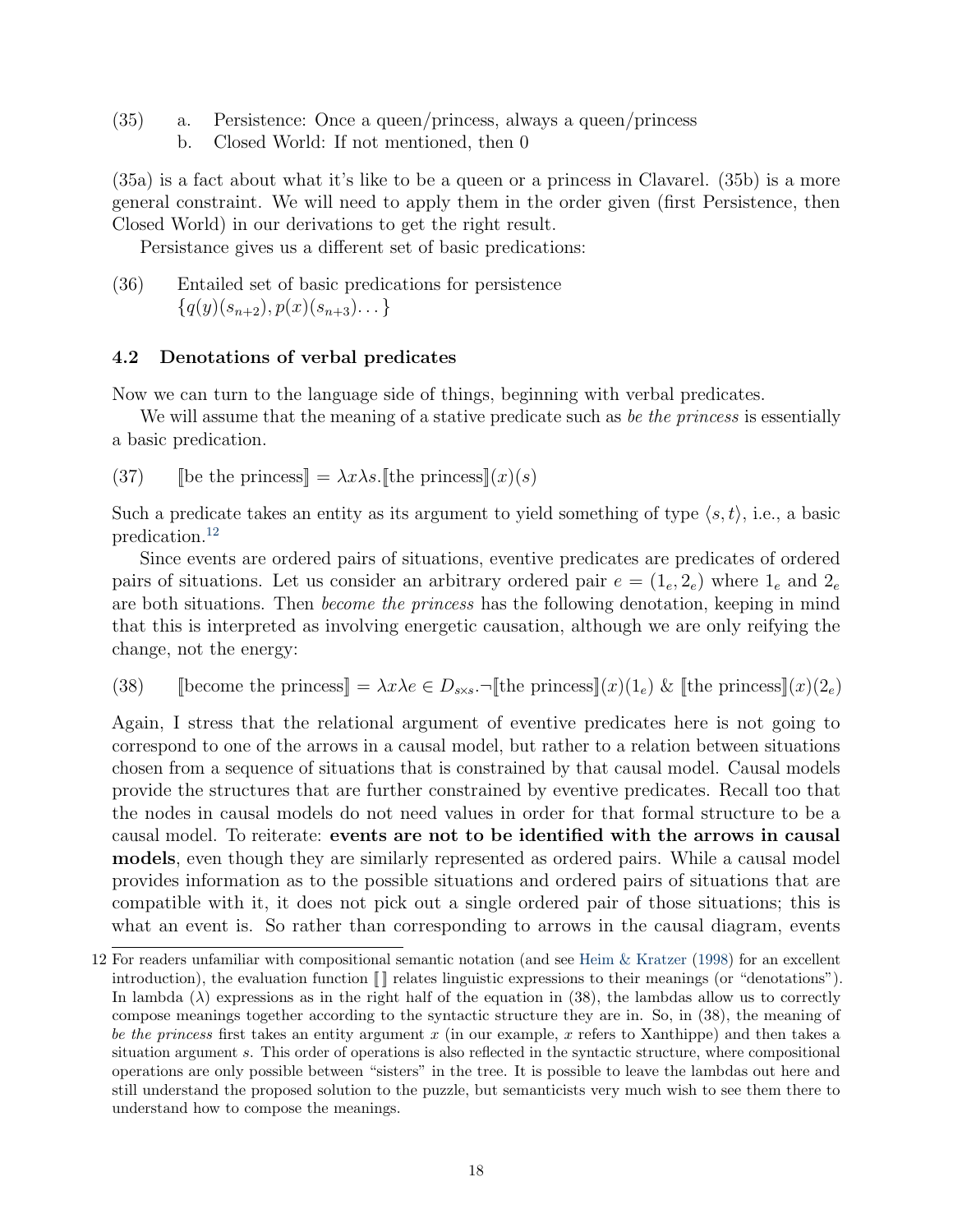correspond rather to transitions between situations, where the set of possible transitions between situations at any point is constrained by the causal model.

The interpretation of eventive predicates as involving energy tells us that we will be able to say that we can move between situations (update them) through the input of energy. But this is not the only way to move between situations.

Events and assertions thus both take us from one situation to another, but with vastly different interpretations of how we get from one situation to the other: either through energetic causation, which happens in the world, and which puts a condition on the initial situation; or through a mental process of concluding/learning a proposition, which does not put such a condition on the initial situation.

### 4.3 If

For *if*, we need a meaning that will meet two conditions. First, it needs to allow each prejacent to update in its own way (learning or happening). This can be accomplished through compositionality. Second, it needs to ensure that any possible "routes" where  $\varphi$ survives but  $\phi$  does not are removed.

Our toy causal model, however, is linear, and so is the situation sequence associated with it. The situation sequence gives us a single name for the immediately causally accessible situation from  $s_n$  – there is only one, namely  $s_{n+1}$ . Where  $A \rightarrow B$  is in the model, then provided that we know whether A holds at  $s_n$ , we know whether B holds at  $s_{n+1}$ , because that is what the causal model tells us. Effectively, the work done by the universal quantifier in (38) is here done by the causal model. Here, we don't need to use a quantifier to remove from s any possibilities where  $\varphi$  survives but  $\varphi$  does not, because we already know from the causal model that if  $\varphi$  survives, there is no possible outcome where  $\psi$  does not survive. (If alternatively we were to indeed consider outcomes where  $\varphi$  survives yet  $\psi$  does not, we would need to assume a different causal model from the one we are assuming.)

Thus, all we *need* for the toy system is the conjunctive update in (39) and this is the update I will use.

(39) 
$$
s[\text{if } \varphi, \psi]^\mathcal{M} := s[\varphi]^\mathcal{M}[\psi]^\mathcal{M}
$$

A situation is updated with  $\varphi$  and then the result of that is updated with  $\psi$  to yield another situation. All of this takes place with respect to the causal model  $M$ . As usual, a successful update is one where the update results in a situation in the model and this yields truth (or if one prefers, acceptability). Note that s must be in the domain of  $\varphi$  as we would expect with indicative conditionals.

This move does however raise some questions.

First, it raises the question of whether even a non-linear causal model would remove the routes where  $\varphi$  survives and  $\psi$  does not. The answer here depends on whether knowing the value of an influencing node  $A$  determines the value of the influenced node  $B$ , where  $A \rightarrow B$  is in the model. This in turn depends on whether the arrows correspond to functions. Typically this is not taken to be the case; the value of a node is a function of the values of all its influencing nodes. However, models that do have this property have been explored [\(Copley & Kagan](#page-23-23) [2021\)](#page-23-23).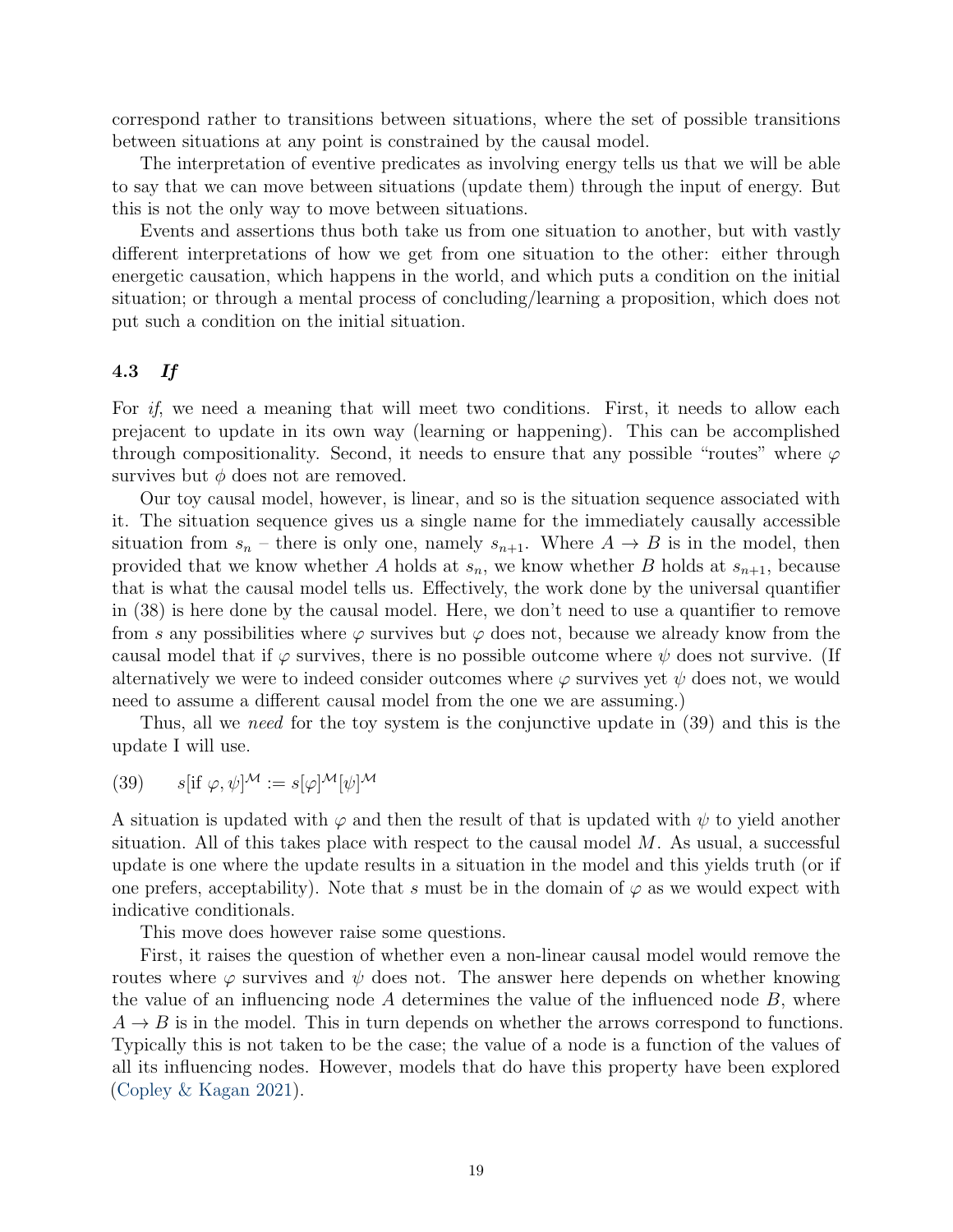Second, even if the conjunctive update were to be generally appropriate, it would immediately raise the question of how to express the difference between conjunction and implication. I can point to the limited use of conjunctive structures having conditional meaning as a suggestive fact linking conjunctions to implications, but it is merely a suggestive fact at this point. I do think that an answer to that question could have something to do with if encoding reference to a causal model and and not encoding it, but I will not try to make this thought more precise here.

Moving on, we can further define a relation for compatibility/accessibility. This will be used in the "learning" kind of update below. This definition ensures that one can learn that P (I assume that truth values do not change once learned).

(40) compatibility/accessibility relation R: for arbitrary situations s, s', sRs' just in case all basic predications mentioning s of the form  $p(x)(s)$  are such that the truth value of  $p(x)(s)$  is equal to the truth value of  $p(x)(s')$ .

Our two ways to update, one way for statives and one way for eventives, are in (41) below.[13](#page-0-0)

- (41) Two kinds of update:
	- a. learning:  $s[\varphi_{\langle s,t \rangle}]^{\mathcal{M}} := \iota s' : sRs'$  and  $\varphi(s')$
	- b. happening:  $s[\varphi_{\langle s \times s, t \rangle}]^{\mathcal{M}} := \iota s' \in \mathcal{S}^{\mathcal{M}} : [\iota e \in \mathcal{S}^{\mathcal{M}} \times \mathcal{S}^{\mathcal{M}} : [2_e = s' \text{ and } \varphi(e)]]$

Thus, depending on whether  $\varphi$  is a stative (type  $\langle s, t \rangle$ , (41a)) or an eventive (type  $\langle s \times s, t \rangle$ , (41b)), different updates are used. Note that e, which represents the event, and is of type  $\langle s \times s, t \rangle$ , is in a very real sense analogous to the accessibility/compatibility relation in (41a). Another important point is that both of these put a constraint on the starting situation s. In  $(41a)$ , s has to be in the domain of R, and in (41b), s has to be in the domain of e. However, in practice, the accessibility/compatibility relation is more permissive than become. What this corresponds to is the fact that with *being* in  $s'$ ,  $s'$  must only be accessible to/compatible with s. So, in s the value of  $\varphi$  is either true or its value is unknown. However, become the princess, as in [\(38\),](#page-17-0) requires that in the (causally) previous situation s,  $\varphi$  is false. This point turns out to be crucial to solving the puzzle.

### 4.4 Putting it all together

Recall that we want to explain [\(1a\)](#page-0-2) and [\(1b\),](#page-0-3) repeated here as (42a) (which is true) and (42b) (which is false):

- (42) a. If Xanthippe is the princess, Yolanda is the queen.
	- b. If Xanthippe becomes the princess, Yolanda becomes the queen.

Informally, in both, we want the antecedent to take us from the current situation to another one, and the consequent takes us from that other situation to yet another one; we update first with the antecedent  $\varphi$ , then with the consequent  $\psi$ .

<sup>13</sup> There are in principle a couple of alternative ways to achieve the same effect; we could have instead put it in a dedicated assertion operator, or in a verbalizing head.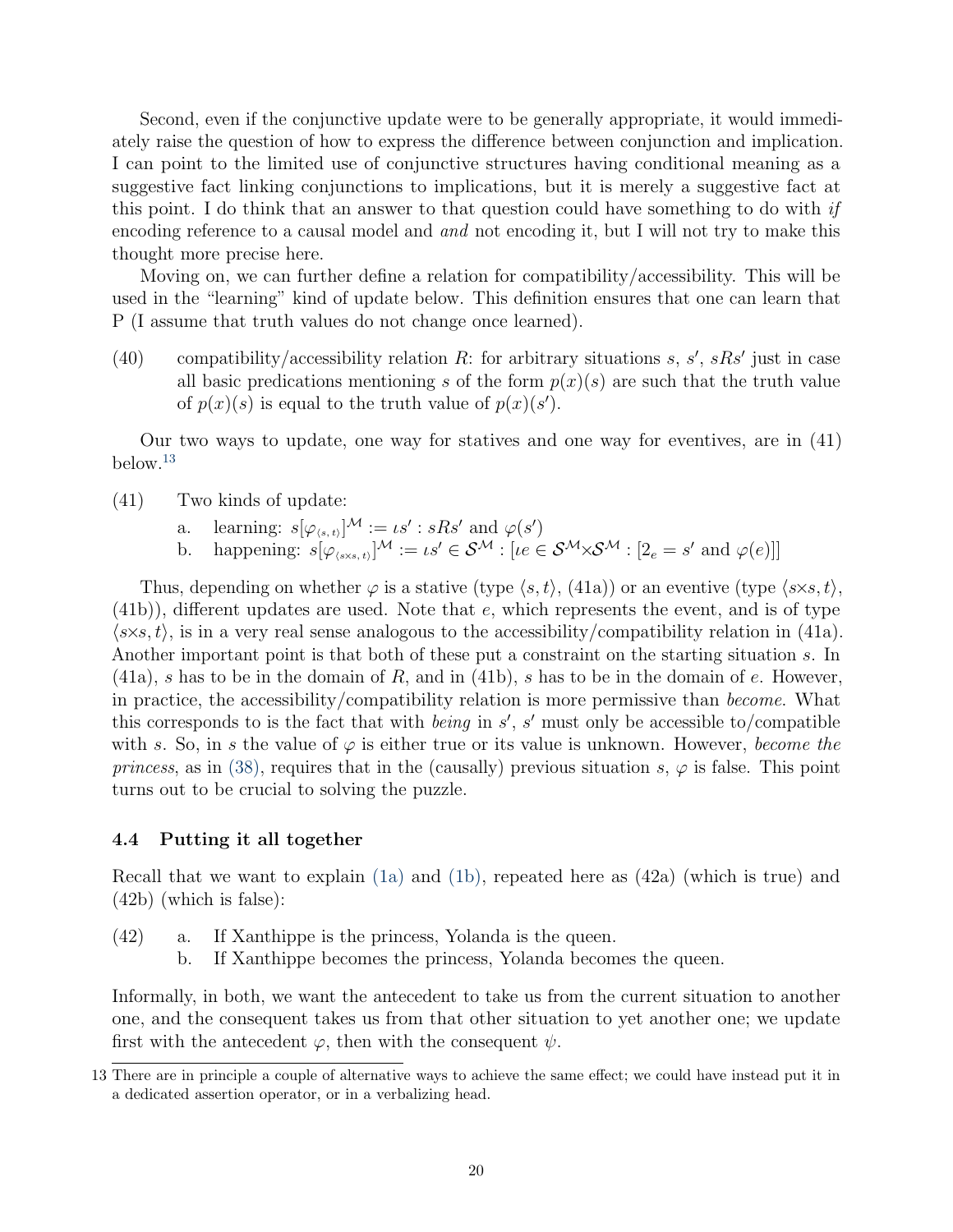The procedure for evaluation is to search the causal direction set of basic predication expressions given by the causal model for the terms needed. This set, whose elements we last saw populating the table in [\(34\),](#page-16-1) is represented again in (43):

 $(43)$  Basic predication expressions, causal direction  $(M)$ 

$$
s_n : c(h)(s_n)
$$
  
\n
$$
s_{n+1} : q(y)(s_{n+1})
$$
  
\n
$$
s_{n+2} : p(x)(s_{n+2})
$$

So, in  $(1a)$ , to evaluate the antecedent we search for something in M that tells us the value of  $p(x)(s)$  for any s. We have  $p(x)(s_{n+2})$ , so we start at  $s_{n+1}$ . Updating that situation with the antecedent returns  $s_{n+2}$ . Now we check to see if we can update  $s_{n+2}$  with something that tells us the value of  $q(y)(s_{n+2})$ . In fact, because of our assumption of persistence (once the queen always the queen), we can learn that  $q(y)(s_{n+2})$  is true.

Let  $\varphi = p(x)$  and  $\psi = q(y)$ .

(44) a. 
$$
s[\text{if } \varphi_{(s,t)}, \psi_{(s,t)}]^M = s[\varphi_{(s,t)}]^M[\psi_{(s,t)}]^M
$$
 definition of *if*  
\nb.  $s[\varphi_{(s,t)}] = \iota s' \in S^M : sRs'$  and  $\varphi_{(s,t)}(s')$  definition of learning  
\nc.  $\iota s' \in S^M : [sRs' \text{ and } \varphi_{(s,t)}(s')] = s_{n+2}$  since  $\varphi_{(s,t)} = p(x)$  and  $p(x)(s_{n+2})$   
\nd.  $s[\text{if } \varphi_{(s,t)}, \psi_{(s,t)}]^M = s_{n+2}[\psi_{(s,t)}]^M$  from (44a) and (44c)  
\ne.  $s_{n+2}[\psi_{(s,t)}] = \iota s' \in S^M : s_{n+2}Rs'$  and  $\psi_{(s,t)}(s')$  definition of learning  
\nf.  $\iota s'' \in S^M : [s_{n+2}Rs'' \text{ and } \psi_{(s,t)}(s'')] = s_{n+2}$  since  $q(y)(s_{n+1})$  and persistence

The result of these two updates is  $s_{n+2}$ , which is in  $\mathcal{S}^{\mathcal{M}}$ , so this utterance is judged true/acceptable, as desired.

For [\(1b\),](#page-0-3) unlike [\(1a\),](#page-0-2) we have to have it that Xanthippe is not princess in the starting situation. So we find ourselves starting in situation  $s_{n+1}$ . Then the antecedent takes us to  $s_{n+2}$ . Can we say anything about our consequent evaluated at that situation, namely  $q(y)(s_{n+2})$ ? Due to persistence, we can; it is true. This makes it true that Yolanda is the queen in  $s_{n+2}$ , but this is not what we were looking for. We were looking for Yolanda to become the queen. For this to be true, we would need to know that  $q(y)(s_{n+2})$  were false, and that  $q(y)(s_{n+3})$  were true. This is not the case so [\(1a\)](#page-0-2) is false. And since we know that  $q(y)(s_{n+1})$  is false and  $q(y)(s_{n+2})$ —that is, that Yolanda becomes queen from  $s_{n+1}$  to  $s_{n+2}$ —we can see where the impression that [\(1b\)](#page-0-3) is exactly causally backwards comes from.

(45) a. 
$$
s[i\varphi_{(ss,s,t)}]\mathcal{M} = s[\varphi_{(ss,s,t)}]\mathcal{M}
$$
 definition of *if*  
\nb.  $s[\varphi_{(ss,s,t)}]\mathcal{M} :=$   
\n $\iota s' \in \mathcal{S}^{\mathcal{M}} : [\iota e \in \mathcal{S}^{\mathcal{M}} \times \mathcal{S}^{\mathcal{M}} : 1_e = s \& 2_e = s' \& \varphi(e)]$ def. happening  
\nc.  $\iota s' \in \mathcal{S}^{\mathcal{M}} : [\iota e \in \mathcal{S}^{\mathcal{M}} \times \mathcal{S}^{\mathcal{M}} : [1_e = s \& 2_e = s' \& \varphi(e)]] = s_{n+2}$   
\nd.  $s[i\varphi_{(s,t)}, \psi_{(ss,s,t)}]^{\mathcal{M}} = s_{n+2}[\psi_{(ss,s,t)}]^{\mathcal{M}}$  from (45a) and (45c)  
\ne.  $s_{n+2}[\psi_{(ss,s,t)}]^{\mathcal{M}} =$   
\n $\iota s'' \in \mathcal{S}^{\mathcal{M}} : [\iota e' \in \mathcal{S}^{\mathcal{M}} \times \mathcal{S}^{\mathcal{M}} : [1'_e = (s_{n+2}) \& 2'_e = s''$  and  $\psi(e')]$ ] def. happening  
\nf.  $\iota s'' \in \mathcal{S}^{\mathcal{M}} : [\iota e' \in \mathcal{S}^{\mathcal{M}} \times \mathcal{S}^{\mathcal{M}} : [1'_e = (s_{n+2}) \& 2'_e = s'' \& \psi(e')]$  =  $s_{n+3}$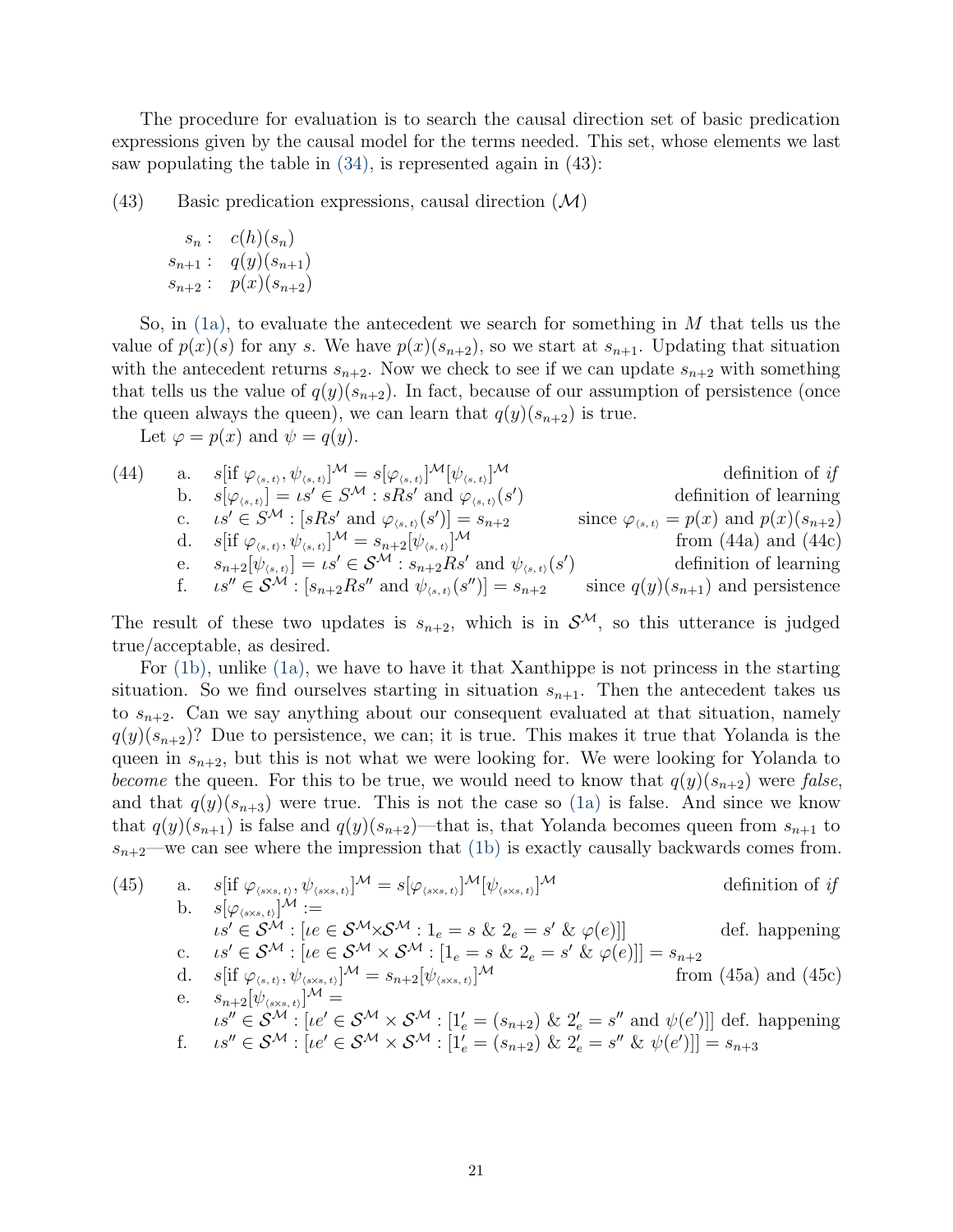The result of these two updates is  $s_{n+3}$ . But even if we accommodate the existence of an  $s_{n+3}$  (we need to redefine  $\mathcal{S}^{\mathcal{M}}$  to allow for this but this should not be problematic), we still have a problem. The problem is the contradiction between  $(46a)$  and  $(46b)$ :

| (46) | a. Yolanda is not queen in $s_{n+2}$ | because $s_{n+2}$ must be in in domain of $f'$ |
|------|--------------------------------------|------------------------------------------------|
|      | b. Yolanda is queen in $s_{n+2}$     | because of persistence                         |

So, since the consequent update we are trying to make results in contradictory demands on  $s_{n+2}$ , the conditional is judged false/unacceptable. The toy semantics here thus explains both [\(1a\)](#page-0-2) and [\(1b\)](#page-0-3) and thereby solves our puzzle.

# 4.5 Related examples

There is not too much more we can do with the linearity restriction on our causal models. Classic tests such as strengthening the antecedent and Sobol sequences, for instance, will require non-linear causal models, which we cannot yet link to event semantics. However, there are a few related examples that we can more or less easily treat with a linear causal model and which are likely to be questions in the mind of the reader at this point.

One question is what happens if we mix and match the eventives and statives as in (47a) and (47b).

|  | $(47)$ a. If Xanthippe becomes the princess, Yolanda is the queen. | true  |
|--|--------------------------------------------------------------------|-------|
|  | b. If Xanthippe is the princess, Yolanda becomes the queen.        | false |

The framework correctly accounts for these judgments. In (47a), Xanthippe becomes the princess from  $s_{n+1}$  to  $s_{n+2}$ , and by persistence, Yolanda is indeed the queen in  $s_{n+2}$ . For (47b), Xanthippe is the princess in  $s_{n+2}$ , but from  $s_{n+2}$  we can't do a happening update with Yolanda's becoming the queen, for the same reasons as for  $(1b)$ .

A second question picks up some loose ends from above. How does this framework deal with the futurate, generic/habitual, and storytelling readings, which I argued above are really stative? Given that they are stative, they are predicates of situations and therefore they update via learning. So, for instance, the example in ?? above, repeated here in (48), gets the reading that on updating via learning that Xanthippe has a plan to leave tomorrow, we update via learning that Zelinda calls her today.

(48) If Xanthippe leaves tomorrow, Zelinda calls Yolanda today.

A third question that we can answer here has to do with past tense; what happens if we slightly complicate our simplest conditionals by adding past tense to one or more of the prejacents? We have avoided time until now (and correctly, I think, for the examples we were dealing with) but we cannot avoid it forever. So, without getting into questions of temporal anaphora which might make some of the mixed and matched conditionals with past tense feel infelicitous, here is a felicitous conditional which is true relative to our causal model M.

(49) If Xanthippe became princess, Yolanda became queen.

Recall that matrix sentences with past tense on them are generally assertable. That means that both prejacents here are predicates of situations, in our toy semantics; the result in (50)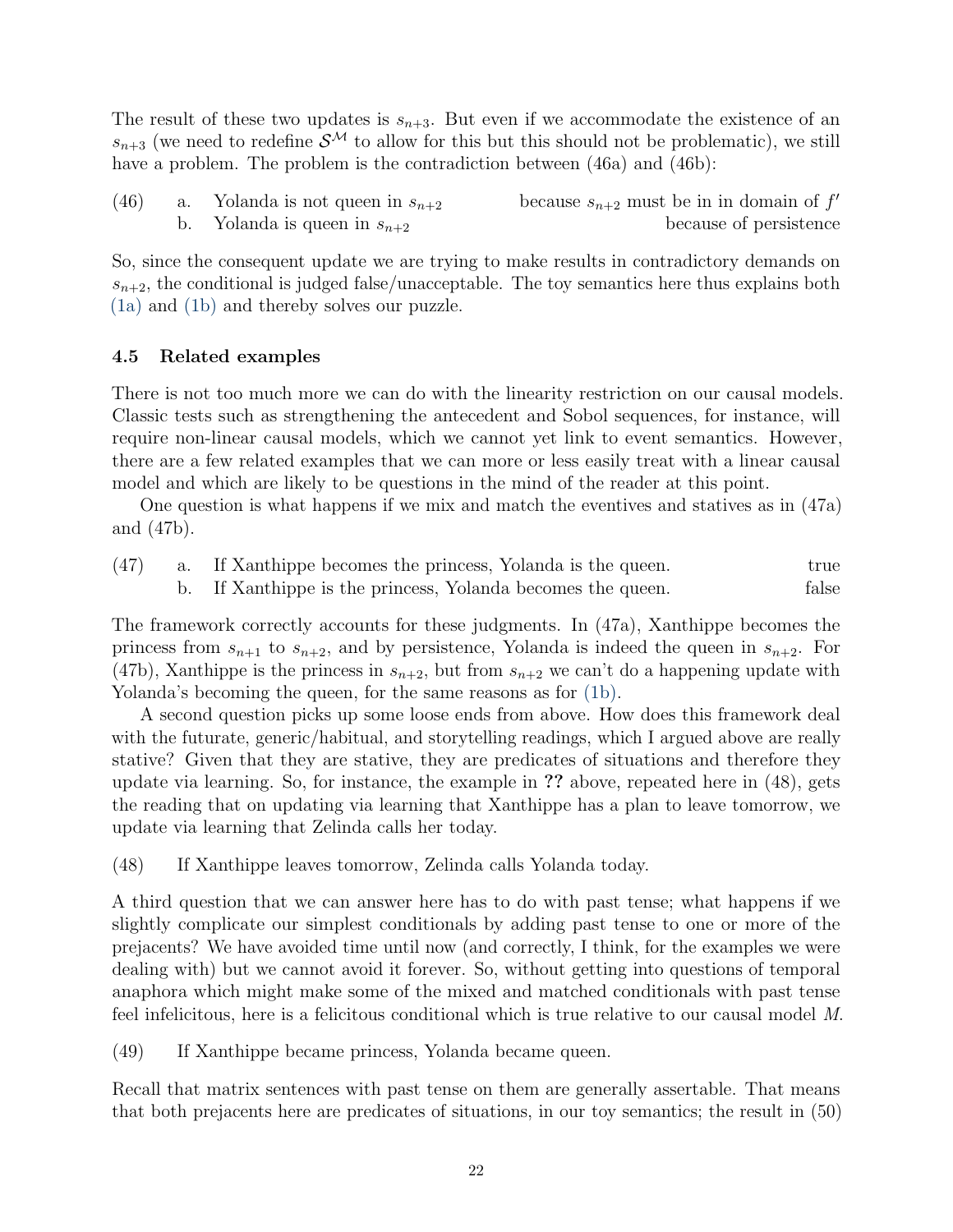is the same (using here an existential quantifier theory of tense, as in (50)). The assertability of the past tense phrases tells us we need to look at a single situation, not a relation between situations, to evaluate them. They are predicates of situations, not predicates of ordered pairs.

(50) PAST(p) =  $\lambda s.\exists s'$  BEFORE  $s: p(s')$ 

Consequently, for (50), both prejacents must involve a learning update, rather than a happening update. The conditional has us first learning that, in a past situation relative to s, Xanthippe became princess, so we update s with that fact; consequently we learn that in a past situation relative to the updated situation, Yolanda became queen. This is congruent with our model, so the sentence is judged true.

Likewise, the framework can also handle "backtracking" conditionals such as (51). The antecedent, which has a true eventive prejacent, is updated via happening, while the past tense consequent is updated via learning.

(51) If Xanthippe becomes princess, Yolanda became queen.

So, the predicted reading is that the antecedent takes us from s where Xanthippe is not princess to s' where she is  $(= s_{n+3})$  and then we learn, as for (50), that in a past situation relative to the updated situation, Yolanda became queen. This is the case, so (51) is judged true.

### References

- <span id="page-22-5"></span>Austin, John Langshaw. 1961. Ifs and cans. In Philosophical papers, 153–180. Oxford University Press.
- <span id="page-22-3"></span>Baglini, Rebekah & Elitzur A. Bar-Asher Siegal. 2019. Direct causation: A new approach to an old question.
- <span id="page-22-2"></span>Baglini, Rebekah & Itamar Francez. 2016. The implications of managing. Journal of Semantics 33. 541–560.
- <span id="page-22-4"></span>Bar-Asher Siegal, Elitzur & Nora Boneh. 2019. Sufficient and necessary conditions for a non-unified analysis of causation. In 36th west coast conference on formal linguistics, 55–60. Cascadilla Proceedings Project.
- <span id="page-22-0"></span>Bennett, Jonathan. 1988. Farewell to the phlogiston theory of conditionals. *Mind* 97(388). 509–527.
- <span id="page-22-1"></span>Bennett, Jonathan. 2003. A philosophical guide to conditionals. Oxford University Press.
- <span id="page-22-8"></span>Borer, Hagit. 2005. Structuring sense: Volume i: In name only (structuring sense). Oxford University Press.
- <span id="page-22-6"></span>Carlson, Greg. 2009. Generics and concepts. In Francis Jeffry Pelletier (ed.), Kinds, things, and stuff: Mass terms and generics, 16–35. Oxford University Press.
- <span id="page-22-9"></span>Comrie, Bernard. 1976. Aspect. Cambridge University Press.
- <span id="page-22-7"></span>Condoravdi, Cleo. 2002. Temporal interpretation of modals. In David Beaver, Stefan Kaufmann, Brady Clark & Luis Casillas (eds.), Stanford papers on semantics, Palo Alto: CSLI Publications.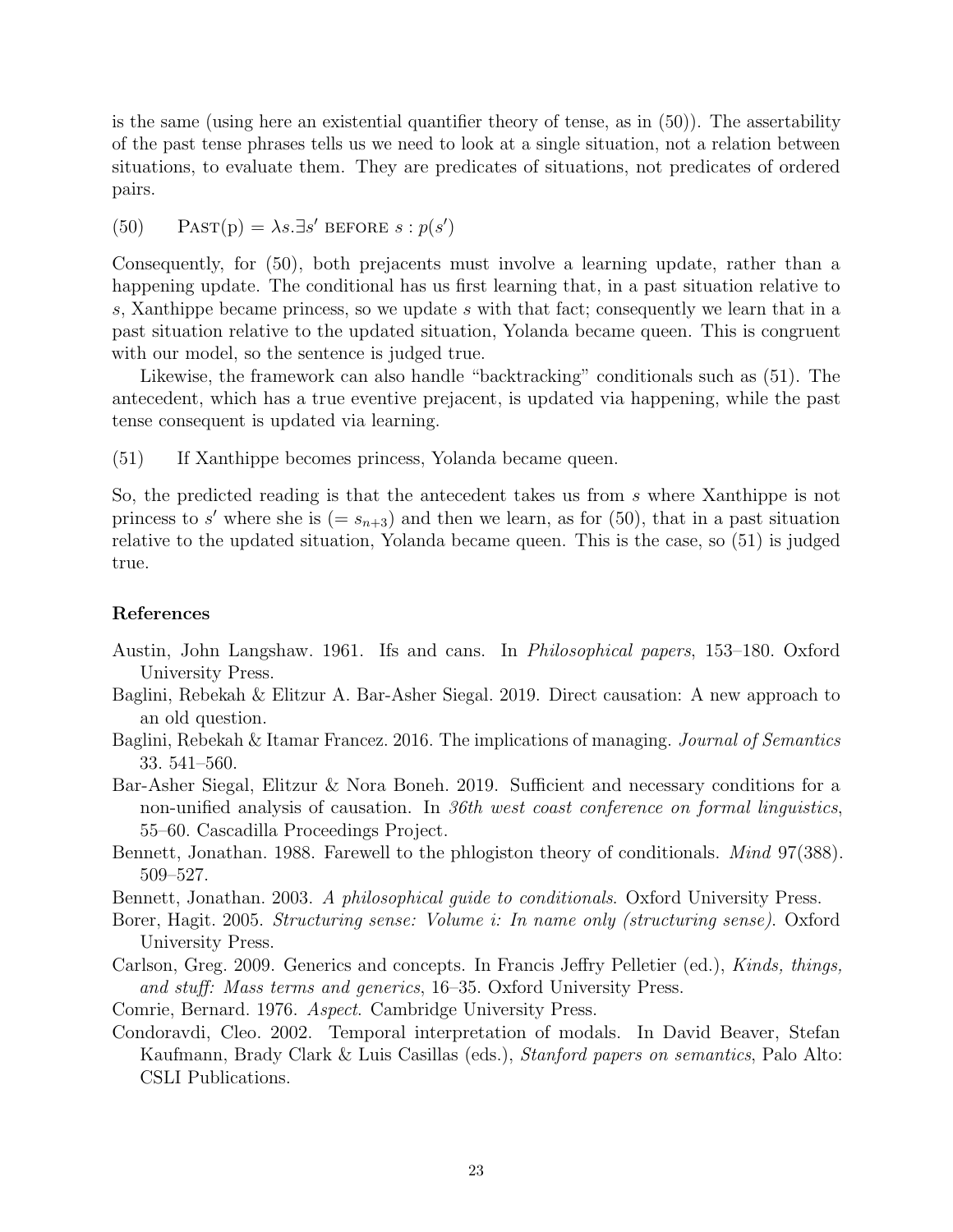- <span id="page-23-16"></span>Copley, Bridget. 2008. The plan's the thing: Deconstructing futurate meaning. Linguistic *Inquiry* 39(2). 261–274.
- <span id="page-23-18"></span>Copley, Bridget. 2009. The semantics of the future. Routledge. Outstanding Dissertations in Linguistics, Routledge.
- <span id="page-23-17"></span>Copley, Bridget. 2018. Dispositional causation. Glossa: A Journal of General Linguistics  $3(1).$
- <span id="page-23-3"></span>Copley, Bridget & Heidi Harley. 2015. A force-theoretic framework for event structure. Linguistics and Philosophy 38. 103–158.
- <span id="page-23-10"></span>Copley, Bridget & Heidi Harley. 2021. What would it take to tame the verbal hydra? CNRS/Paris 8 and University of Arizona ms.
- <span id="page-23-23"></span>Copley, Bridget & Olga Kagan. 2021. The Russian perfective and maximality of causal influences. Talk presented at the Converging On Causal Ontology Analyses (COCOA) come-as-you-are online workshop, June 2021.
- <span id="page-23-2"></span>Croft, William. 2012. Verbs: Aspect and causal structure. Oxford University Press.
- <span id="page-23-12"></span>Davidson, D. 1967. The logical form of action sentences. In N. Rescher (ed.), The logic of decision and action, University of Pittsburgh Press.
- <span id="page-23-11"></span>DeRose, Keith & Richard E Grandy. 1999. Conditional assertions and" biscuit" conditionals.  $No\hat{u}s\;33(3).$  405–420.
- <span id="page-23-1"></span>Dowty, David. 1979. Word meaning and Montague Grammar. Dordrecht: Reidel.
- <span id="page-23-4"></span>Dudman, Victor H. 1983. Tense and time in english verb clusters of the primary pattern. Australian Journal of Linguistics 3(1). 25–44.
- <span id="page-23-5"></span>Edgington, Dorothy. 1995. On conditionals. Mind 104(414). 235–329.
- <span id="page-23-6"></span>Edgington, Dorothy. 2003. What if? questions about conditionals. *Mind & Language* 18(4). 380–401.
- <span id="page-23-20"></span>Fernando, T. 2004. A finite-state approach to events in natural language semantics. Journal of Logic and Computation 14(1). 79–92.
- <span id="page-23-21"></span>Fernando, Tim. 2005. Comic relief for anankastic conditionals. In P. Dekker & M. Franke (eds.), Proceedings of the 15th amsterdam colloquium, 71–76.
- <span id="page-23-19"></span>Giorgi, Alessandra & Fabio Pianesi. 1997. Tense and aspect: From semantics to morphosyntax. Oxford University Press on Demand.
- <span id="page-23-8"></span>Groenendijk, Jeroen & Martin Stokhof. 1990. Two theories of dynamic semantics. In European workshop on logics in artificial intelligence, 55–64. Springer.
- <span id="page-23-0"></span>Hallman, Peter. 2009. Instants and intervals in the event/state distinction. Unpublished ms., UCLA.
- <span id="page-23-22"></span>Hay, J., C. Kennedy & B. Levin. 1999. Scalar structure underlies telicity in degree achievements. In *Proceedings of salt*, vol. 9, 127–144. Citeseer.
- <span id="page-23-7"></span>Heim, Irene. 1982. On the semantics of definite and indefinite noun phrases: UMass dissertation.
- <span id="page-23-9"></span>Heim, Irene & Angelika Kratzer. 1998. Semantics in generative grammar. Blackwell.
- <span id="page-23-13"></span>Higginbotham, James. 1983. The logic of perceptual reports: An extensional alternative to situation semantics. The Journal of Philosophy 100–127.
- <span id="page-23-14"></span>Higginbotham, James. 1985. On semantics. Linguistic inquiry 16(4). 547–593.
- <span id="page-23-15"></span>Higginbotham, James. 1986. Linguistic theory and Davidson's program in semantics. In E. Lepore (ed.), Inquiries into truth and interpretation, 29–48. Oxford: Blackwell.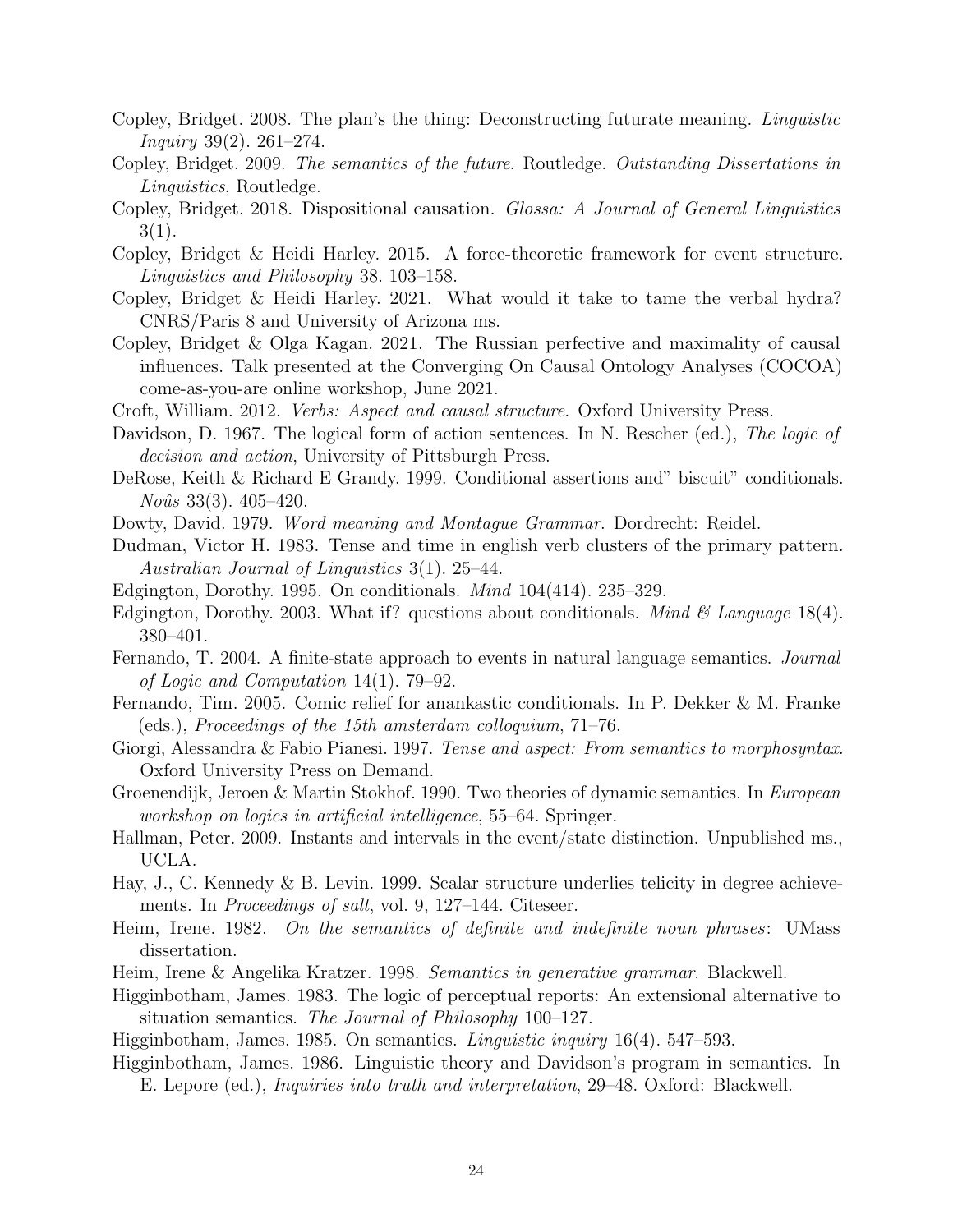- <span id="page-24-11"></span>Kamp, H. 1981. A theory of truth and semantic representation. In T.M.V. Janssen J.A.G. Groenendijk & M.B.J. Stokhof (eds.), Formal methods in the study of language., vol. 135 Mathematical Centre Tracts, 277–322. Amsterdam.
- <span id="page-24-23"></span>Kaufmann, Stefan. 2000. Dynamic context management. Formalizing the dynamics of information 171–188.
- <span id="page-24-4"></span>Kaufmann, Stefan. 2004. Conditioning against the grain. Journal of Philosophical Logic 33(6). 583–606.
- <span id="page-24-7"></span>Kaufmann, Stefan. 2005. Conditional truth and future reference. Journal of Semantics 22(3). 231–280.
- <span id="page-24-8"></span><span id="page-24-5"></span>Kaufmann, Stefan. 2013. Causal premise semantics. Cognitive science 37(6). 1136–1170.
- Kaufmann, Stefan, Cleo Condoravdi & Valentina Harizanov. 2006. Formal approaches to modality. In The expression of modality, 71–106. De Gruyter Mouton.
- <span id="page-24-6"></span>Kaufmann, Stefan Heinz. 2002. Aspects of the meaning and use of conditionals: dissertation.
- <span id="page-24-19"></span>Klecha, Peter. 2011. Optional and obligatory modal subordination. In Proceedings of sinn und bedeutung, vol. 15, 365–379.
- <span id="page-24-14"></span>Kratzer, Angelika. 1995. Stage-level and individual-level predicates. The generic book 125–175.
- <span id="page-24-12"></span>Krifka, Manfred. 2014. Embedding illocutionary acts. In Recursion: Complexity in cognition, 59–87. Springer.
- <span id="page-24-18"></span>Krifka, Manfred, Francis Jeffry Pelletier, Gregory Carlson, Alice Ter Meulen, Gennaro Chierchia & Godehard Link. 1995. Genericity: an introduction. In Gregory Carlson & Francis Jeffry Pelletier (eds.), The generic book, 1–124.
- <span id="page-24-17"></span>Lakoff, George. 1971. Presupposition and relative well-formedness. In Leon A. Jacobvits Danny D. Steinberg (ed.), Semantics: An interdisciplinary reader in philosophy, linguistics, and psychology, 329–340. Cambridge, UK: Cambridge University Press.
- <span id="page-24-22"></span>van Lambalgen, Michiel & Fritz Hamm. 2008. The proper treatment of events, vol. 6. John Wiley & Sons.
- <span id="page-24-10"></span>Lauer, Sven & Prerna Nadathur. 2018. Sufficiency causatives. *Manuscript, in revision*.
- <span id="page-24-15"></span>Maienborn, C. 2005. On the limits of the Davidsonian approach: The case of copula sentences. Theoretical Linguistics 31(3). 275–316.
- <span id="page-24-16"></span>Maienborn, C. 2007. On Davidsonian and Kimian states. In I. Comorovski & K. Von Heusinger (eds.), Existence: Semantics and syntax, vol. 84 Springer Science and Business Media, 107–130. Springer.
- <span id="page-24-21"></span>Meillet, Antoine. 1912. L'évolution des formes grammaticales.
- <span id="page-24-20"></span>ter Meulen, Alice. 1995. Representing time in natural language. Cambridge, MA: MIT Press.
- <span id="page-24-9"></span>Nadathur, Prerna. 2016. Causal necessity and sufficiency in implicativity. In Semantics and linguistic theory, vol. 26, 1002–1021.
- <span id="page-24-13"></span>Parsons, Terence. 1990. Events in the semantics of English: A study in subatomic semantics. Cambridge, Mass.: MIT Press.
- <span id="page-24-0"></span>Pearl, Judea. 2000. Causality: Models, reasoning and inference. Cambridge University Press.
- <span id="page-24-3"></span>Pearl, Judea & Dana Mackenzie. 2018. The book of why: The new science of cause and effect. Basic Books.
- <span id="page-24-1"></span>Pustejovsky, James. 1995. The generative lexicon. MIT Press.
- <span id="page-24-2"></span>Ramchand, G. 2008. Verb meaning and the lexicon: A first-phase syntax. Cambridge Univ Pr.